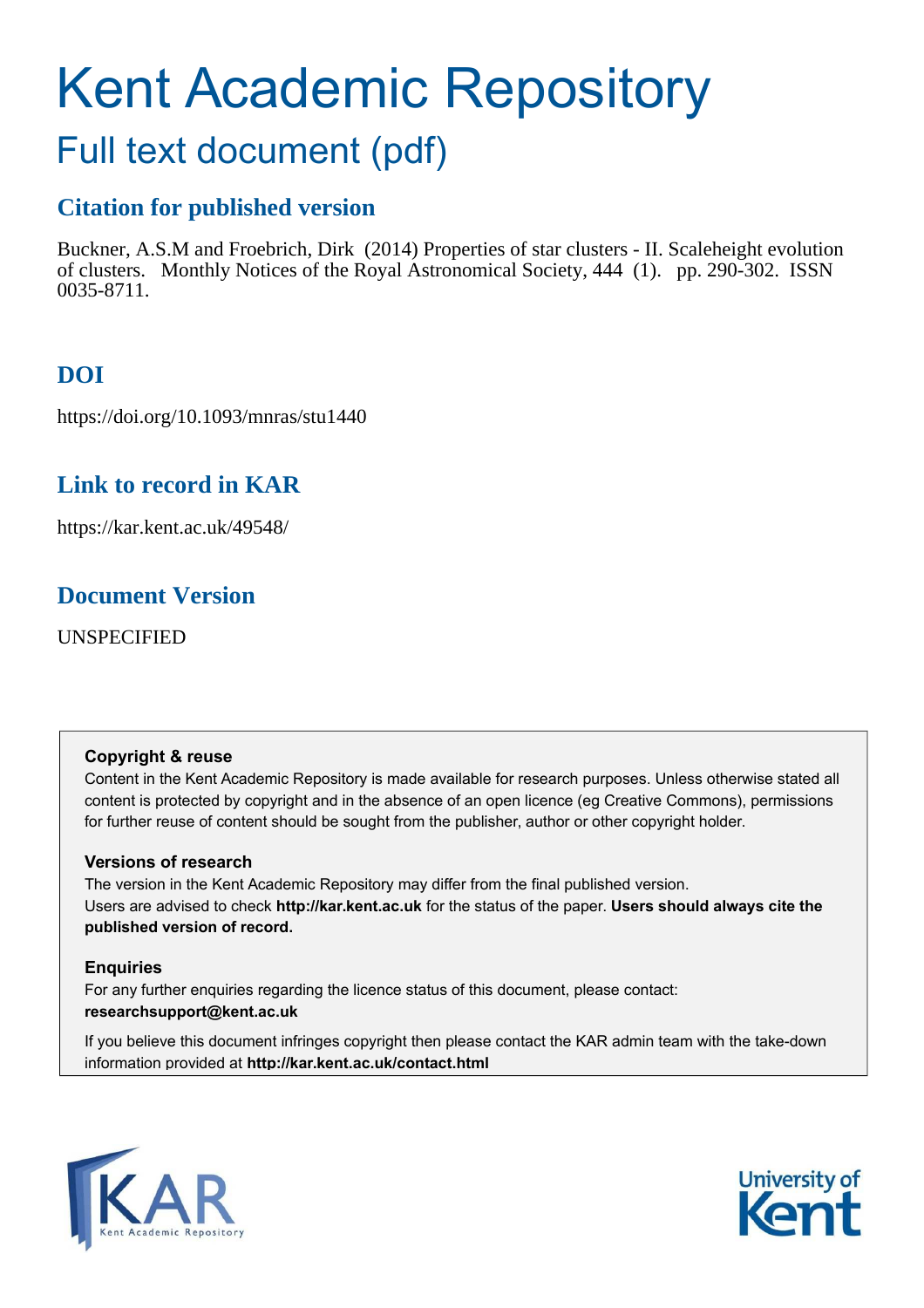# Properties of Star Clusters - II: S
ale Height Evolution of

Anne S.M. Buckner<sup>1\*</sup>, Dirk Froebrich<sup>1</sup>†

<sup>1</sup> Centre for Astrophysics and Planetary Science, University of Kent, Canterbury, CT2 7NH, United Kingdom

Accepted. Received.

#### ABSTRACT

Until now it has been impossible to observationally measure how star cluster s
ale height evolves beyond 1 Gyr as only small samples have been available. Here we establish a novel method to determine the scale height of a cluster sample using modelled distributions and Kolmogorov-Smirnov tests. This allows us to determine the scale height with a 25% accuracy for samples of 38 clusters or more. We apply our method to investigate the temporal evolution of cluster scale height, using homogeneously sele
ted sub-samples of Khar
henko et al. (MWSC), Dias et al. (DAML02), WEBDA, and Froebri
h et al. (FSR).

We identify a linear relationship between scale height and  $log(age/yr)$  of clusters, considerably different from field stars. The scale height increases from about 40 pc at 1 Myr to 75 p at 1 Gyr, most likely due to internal evolution and external s
attering events. After 1 Gyr, there is a marked change of the behaviour, with the scale height linearly increasing with  $log(age/yr)$  to about 550 pc at 3.5 Gyr. The most likely interpretation is that the surviving lusters are only observable be
ause they have been s
attered away from the mid-plane in their past. A detailed understanding of this observational eviden
e an only be a
hieved with numeri
al simulations of the evolution of cluster samples in the Galactic Disk.

Furthermore, we find a weak trend of an age-independent increase in scale height with galactocentric distance. There are no significant temporal or spatial variations of the luster distribution zero point. We determine the Sun's verti
al displa
ement from the Galactic Plane as  $Z_{\odot} = 18.5 \pm 1.2$  pc.

Key words: open clusters and associations: general; galaxies: star clusters: general; Galaxy: evolution; Galaxy: general; Galaxy: stru
ture

#### 1 INTRODUCTION

Star clusters act as tracers of stellar and Galactic evolution and are the building blo
ks of the Galaxy. The ma jority of stars in the Galaxy are formed in open lusters (Lada & Lada 2003), and as su
h it is important to determine fundamental properties of both individual lusters (e.g. age, distance, reddening, metallicity), and large cluster samples (e.g. spatial distribution within and across the Galactic Plane, i.e. the s
ale height).

Open clusters are formed in Giant Molecular Clouds (GMCs) and an remain embedded for up to 10 Myrs. As an embedded luster evolves, stellar feedba
k (i.e. stellar winds, jets, outflows, supernovae) influences the gas internal to the cluster. The resulting (radiative) pressure drives the gas

outwards, it eventually disperses and a bound open luster might emerge. During this phase the mass loss (from gas) will cause the majority of embedded clusters to be disrupted and dissolve into the field, with only about  $5\%$  emerging and evolving to be
ome bound open lusters (e.g. Lada & Lada (2003)). Once emerged, clusters face dissolution into the field via dynamical mass segregation, tidal stripping and disruption from gravitational intera
tions with e.g. GMCs. Estimated disruption time-scales are  $10 - 40$  Myr, correlating with the cluster's distance from the Galactic Centre (e.g. Goodwin & Bastian (2006)). Few clusters survive to  $1 \,\mathrm{Gyr}$ which is highlighted by the lack of older clusters observed in the solar neighbourhood in omparison to younger lusters.

To fully understand open luster behaviour on a Galactic scale, it is important to begin to build up an observational picture of the evolution of scale height with cluster age. Previous works have shown that older clusters (age above  $1 \text{ Gyr}$ ) have a typical scale height of 375 pc

<sup>\*</sup> E-mail: asmb2@kent.ac.uk

<sup>†</sup> E-mail: df@star.kent.ac.uk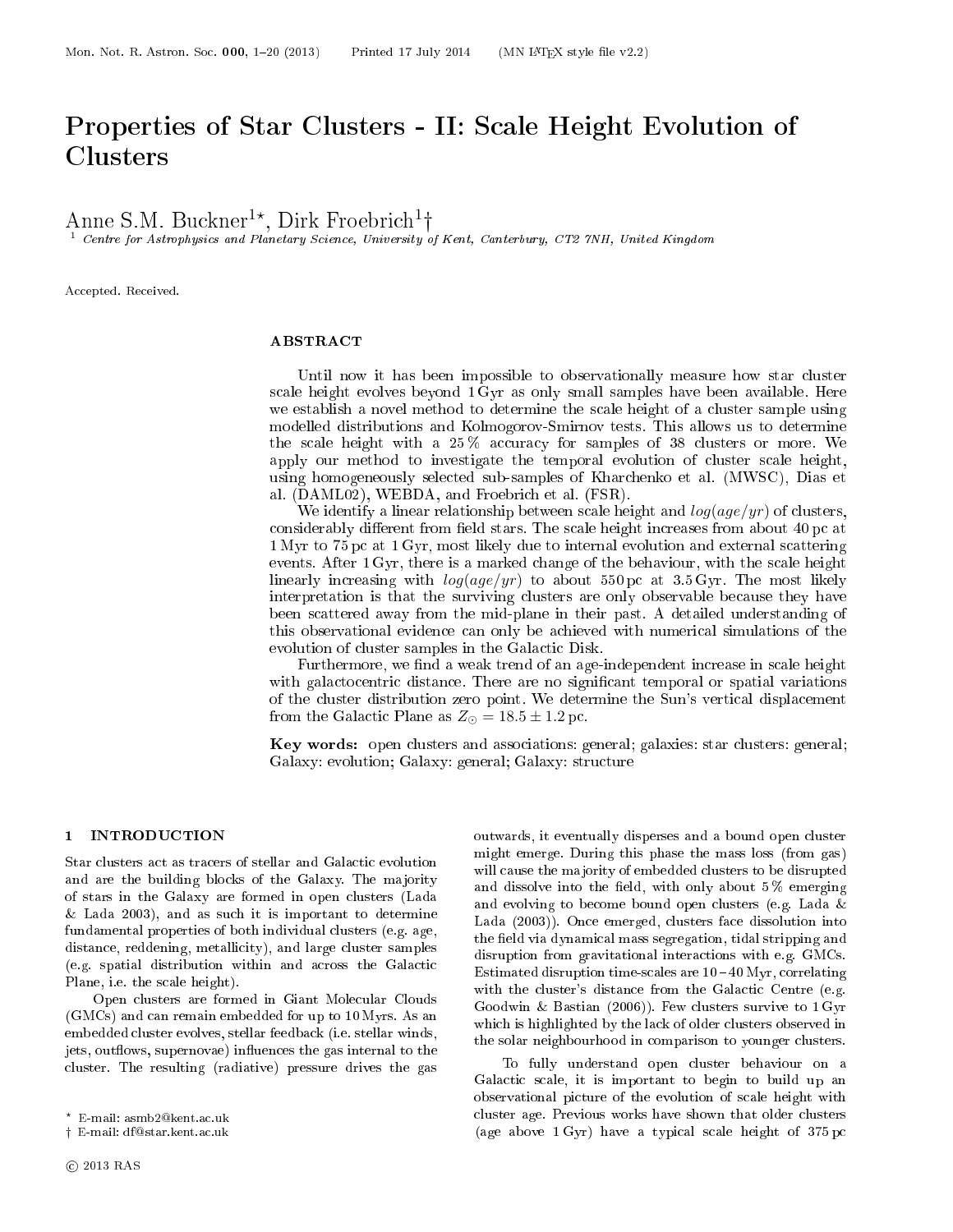(Froebrich et al. 2010), significantly larger than their younger ounterparts. Unfortunately, methods to determine the s
ale height are only appli
able to larger sample sizes and fail in the ase of small samples of rare old lusters. Thus, it has been difficult, observationally, to investigate the evolution of luster s
ale height in smaller age bins, especially for the rare old objects.

Additional difficulties lie in the nature of open cluster atalogues (e.g. WEBDA, or DAML02 (Dias et al. 2002)) as fundamental luster parameters are often ompiled from the literature and are hen
e not homogeneously determined. For example Froebrich et al. (2010) found that FSR 1716 has a distance of 7.0 kpc and an age of 2 Gyr, whereas Bonatto & Bica (2008) determined the cluster to have a distance/age of either 0.8 kp /7 Gyr or 2.3 kp /12 Gyr, respe
tively. Note that the differences in this case mainly arise from using different metallicities when estimating the parameters and interpreting features along the isochrone differently, or the whole cluster as a globular or open cluster. However, it serves as an example that homogeneously derived cluster lists, where any un
ertainties in the determined values are systemati
, are essential for a omprehensive analysis of large luster samples.

In this series of papers we aim to homogeneously and statisti
ally investigate the fundamental properties and large s
ale distribution of open lusters in the Galaxy. In Bu
kner & Froebri
h (2013) (Paper I, hereafter) we established a foreground star counting technique as a distance measurement and presented an automatic calibration and optimisation method for use on large samples of lusters with Near-Infrared (NIR) photometri data only. We combined this method with colour excess calculations to determine distances and extinctions of objects in the FSR luster sample from Froebri
h et al. (2007) and investigated the H-band extin
tion per kp distan
e in the Gala
ti Disk as a function of Galactic longitude. In total, we determined distance estimates to 771, and extinctions values for 775, open luster andidates from the FSR list.

In this paper we investigate the relationship between s
ale height and luster age. We will use our novel approa
h to al
ulate luster s
ale heights, whi
h an be applied to small sample sizes. We begin by building upon the work of Froebri
h et al. (2010), who determined the ages of the 'old' (>100 Myr) FSR cluster candidates, by homogeneously fitting isochrones to derive the ages of our FSR sub-sample and further refine their determined distance and extinction values. We follow this with a omprehensive analysis of the s
ale height of lusters in the homogeneous MWSC atalogue by Khar
henko et al. (2013), the DAML02 list by Dias et al. (2002) and the WEBDA database.

This paper is structured as follows. In Sec. 3 we present our cluster sample and subsequent age analysis. Section 4.2 introdu
es our novel s
ale height approa
h. The results of our scale height and age analyses are discussed in Sec. 5. Our conclusions are presented in Sec. 6.

#### 2 CLUSTER SAMPLES

In the latter part of this paper we aim to investigate the temporal and spatial s
ale height evolution of samples of lusters in detail. Ideally we require a variety of samples/catalogues to identify potential selection effects in them. Most importantly, however, we require a large number of lusters with a signi
ant age spread and an extended distribution in the Galactic Plane to investigate positional variations of the s
ale height. There are four obvious hoi
es of luster samples (CS), ea
h with its own advantages and disadvantages:

(i) CS1: The MWSC catalogue by Kharchenko et al. (2013). This atalogue was initially ompiled from the literature (including many of the clusters in our other CSs) and ontains 3006 real lusters with an additional few hundred that are flagged as either not real or duplicate entries. Using their data-pro
essing pipeline, the authors homogeneously re−/determined distan
e, reddening, radii and age values for each object with isochrone fits and data from the PPMXL and 2MASS atalogues (see sour
e paper for further details). Thus, any un
ertainties in the cluster parameters are therefore systematic and not caused by in
onsisten
ies in the sample. To date this is the most omprehensive, homogeneously derived star luster atalogue available in the literature, whi
h oupled with its extensive spread of luster ages, makes it an invaluable resour
e.

From the catalogue we select only the real objects and ex
lude all the globular lusters, asso
iations and moving groups, as we are only interested in real bound open clusters. For the purpose of our analysis moving groups, although part of open luster evolution, are onsidered no longer sufficiently bound to be included. Objects flagged as 'Remnants' or 'Nebulous' are retained as they are typically asso
iated with very old and very young open lusters, respe
tively.

We determine the completeness limit of the selected clusters by plotting the distribution of the surface density of clusters  $(\sum_{XY})$  against the distance  $(d_{XY})$  of the clusters from the Sun projected onto the Galactic plane. Note the authors of the MWSC catalogue find a deficit of old open clusters  $(log(age/yr) > 9.2)$  in the catalogue within 1 kpc of Sun. The exact cause for this is unknown, but it is reasonable to assume that this is due to the natural evolution of lusters into a less-bound state, thus be
oming too large on the sky at short distan
es to be dete
table. Taking the old luster deficit into account, CS1 is complete (or has at least a constant completeness) at a distance range of  $0.8 - 1.8$  kpc from the Sun for  $|b| \leq 90^{\circ}$ , with an average surface density of 115 clusters /  $kpc<sup>2</sup>$  (see top left panel of Fig. 1). Thus we only sele
t MWSC lusters in this distan
e range to avoid any bias in the scale height determination later on. This final sele
tion leaves 960 lusters in the CS 1 sample.

A recent study (Schmeja et al. 2014, MNRAS, accepted) based on 2MASS photometry has identified a further 139, preferentially old, open lusters in the solar neighbourhood at  $|b| > 20^\circ$ . Including them into the CS 1 sample with the same selections applied to MWSC, would increase the CS 1 sample size by 79 objects. We refrain from doing this, since these new objects are exclusively at large distances from the Gala
ti Plane, and would hen
e introdu
e a bias into the sample.

(ii)  $\text{CS } 2$ : The current version of the DAML02<sup>1</sup> database

<sup>&</sup>lt;sup>1</sup> http://www.astro.iag.usp.br/ocdb/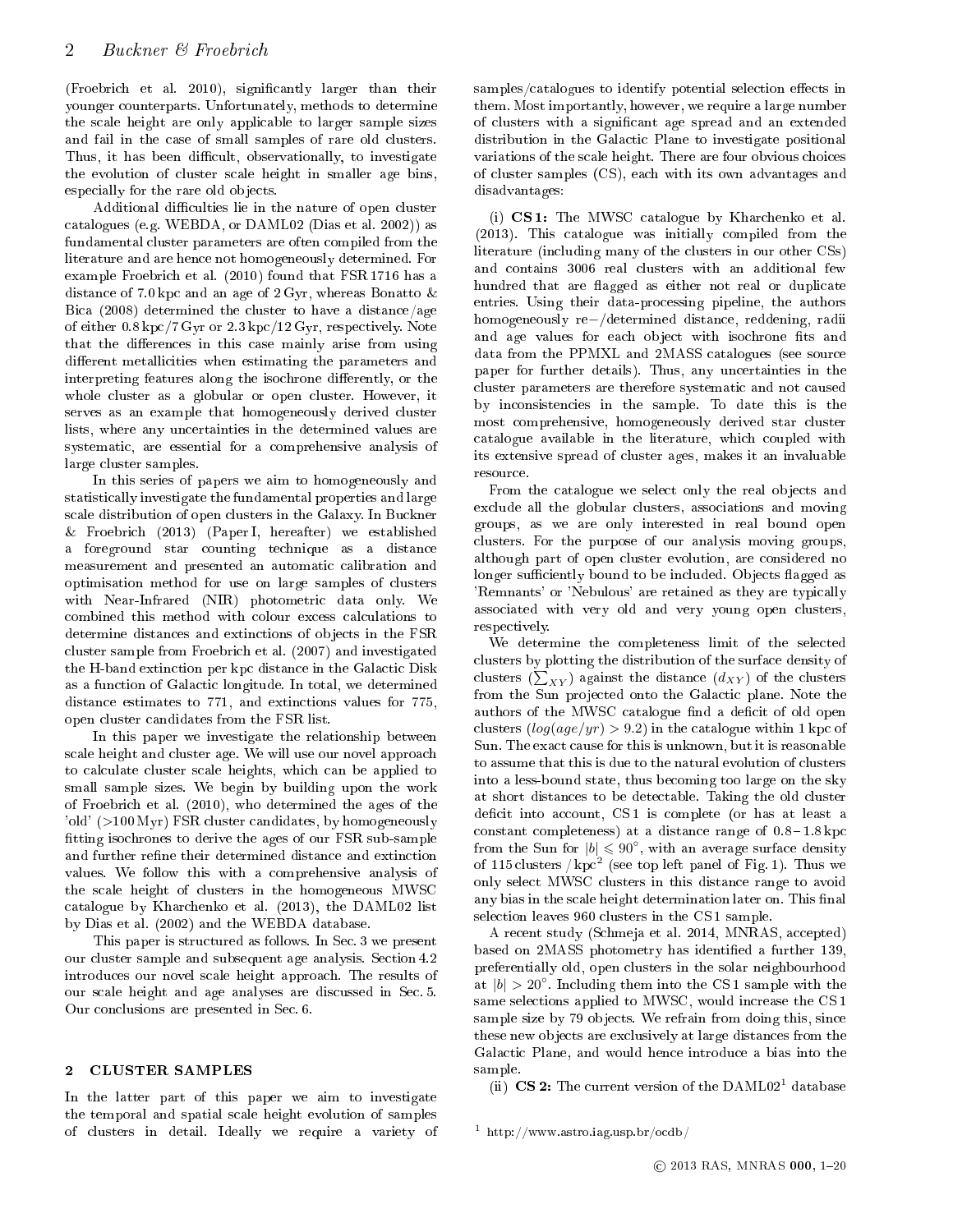by Dias et al. (2002). This online database is ompiled from the literature and is regularly updated as new data becomes available. It contained 2174 objects at the time of writing. It is the largest open luster database, with the ex
eption of the MWSC atalogue (of whi
h it formed the basis of). However, unlike the MWSC catalogue, the luster parameters (distan
e, reddening, age, et
.) have not been redetermined and remain as derived by the respective authors of the literature. As su
h, the DAML02 database is inhomogeneous in nature. However the extent of this inhomogeneity is unknown as the authors of the parameters have analysed lusters on an individual basis i.e. extensively and not as a olle
tive where misinterpretation of data an be made due to the systemati nature of the methods used to derive the parameters. For example, the luster Stephenson 2 is a young massive cluster  $(4 \times 10^4 M_{\odot})$  with 26 red supergiants at a distance of  $5.8^{+1.9}_{-0.8} kpc$  and an age of  $12-17 \text{ Myr}$  (Davies et al. 2007), but is listed as having a distan
e of 1.1 kp with an age of 1 Myr in MWSC . If the status of Stephenson 2 as being a young massive cluster is unknown (as was the case with MWSC in their blind-data-pro
essing pipeline), its olour-magnitude diagram an be misinterpreted. Thus, for a omprehensive scale height evolution analysis it is of benefit to consider both luster atalogues in order to ompare the results and to evaluate if there are systematic differences.

We select all clusters from the DAML02 database which have distance, reddening and age value. Duplicate entries are identified as entries which had a counterpart within 3.5' and removed accordingly. The selected clusters are determined to be omplete, or have a homogeneous ompleteness, for up to a 1 kpc radius from the Sun for  $|b| \leqslant 90^\circ$  (see top-right panel in Fig. 1). The surface density of 110 clusters  $/$  kpc<sup>2</sup> within the 1 kp radius is omparable to the MWSC atalogue, i.e. CS 1. The sele
tions leave 389 open lusters in the CS 2 sample.

(iii)  $CS3$ : The WEBDA<sup>2</sup> database based on Mermilliod (1995). This online intera
tive database of open lusters contains 1755 objects to date. WEBDA is compiled from the literature, however it generally only includes high accuracy measurements, ompared to the more omplete DAML02 database, thus making it a prudent hoi
e to in
lude in our analysis in addition to both the DAML02 and MWSC data.

As for the first two cluster samples, we make a selection of ob je
ts whi
h have distan
e, reddening and age values. The selected clusters are determined to be complete, have a homogeneous ompleteness, up to a 1 kp radius from the Sun for  $|b| \leq 90^{\circ}$  (see bottom left panel in Fig. 1), with a surface density of 98 clusters /  $kpc<sup>2</sup>$ . This is slightly less than the values for CS 1 and 2, but still omparable. The selections leaves 358 open clusters in the CS 3 sample.

(iv) CS 4: The FSR List by Froebri
h et al. (2007). The authors of this atalogue used 2MASS star density maps of the Milky Way across all Galactic longitudes and within a Galactic latitude range of  $|b| \leqslant 20^{\circ}$  to identify 1788 objects, in
luding 87 globular lusters and 1021 previously unknown open luster andidates.

In Paper I we presented and calibrated automated methods to determine the distances and extinctions to these

star lusters using NIR photometry only and foreground star counts. Uncertainties of better than 40% where achieved for the cluster distances, using a calibration sample with an intrinsic scatter of  $30\%$ . We applied the method to the entire FSR list to determine distan
es and extin
tions for a sub-sample of 775 open cluster candidates with enough members, of whi
h 397 were new luster andidates. Globular lusters were ex
luded as they are prone to additional intrinsic effects that affect photometric quality (e.g. entral over
rowding) whi
h ould not be ompensated for in our alibration pro
edure (for full details see Bu
kner & Froebri
h (2013)).

We aim to determine the ages of this FSR sub-sample using our data-processing pipeline (see Sect. 3.2.2). Clusters for which we were able to accurately determine all 3 parameter values (age, distan
e, reddening), are then selected and determined to have a homogeneous ompleteness at distan
es between 1.5 2.1 kp from the Sun for  $|b| \leqslant 20^{\circ}$ , with a surface density of 15 clusters / kpc $^2$  (see bottom right panel of Fig. 1). The sele
tions leave only 95 open lusters in the CS 4 sample.

The above determined luster surfa
e density shows that this FSR atalogue sub-sample is only omplete at the ∼ 13 % level. However, it extends the luster sample towards slightly larger distances, and contains a larger fraction of older lusters, ompared to the other samples. This is evident in Fig. 2 where we present the age distributions of all four luster samples. There the CSs 1, 2, 3 show the normal trend that is expected for samples selected as having a homogeneous ompleteness limit, i.e. a steeply decreasing number of clusters with age. For CS 4, however, the histogram is more or less flat between  $0.5$  and  $2.0 \text{ Gyr}$ . Furthermore, Fig. 2 also shows that the MWSC sample is the only sample large enough to contain a sizable number of clusters older than  $1 - 2 \,\mathrm{Gyr}$ , or a large enough sample to potentially measure the age dependen
e of the s
ale height of these ob je
ts.

#### <sup>3</sup> ISOCHRONE FITTING

For all of the above mentioned cluster samples, except the FSR lusters, there are ages available. To perform our analysis we hen
e need to determine ages for all the FSR to je tion we detail our approach to the following section we detect the section of the section of the section isochrones with particular emphasis on performing these fits in an unbiased and homogeneous way and to obtain accurate ages.

For each FSR object the most likely cluster members are identified using the established photometric decontamination technique detailed in Paper I (Sect. 3.1). We then fit solar metallicity Geneva (Lejeune  $\&$ S
haerer 2001) or pre-main sequen
e (Siess et al. 2000) iso
hrones (where appropriate) to the near infrared 2MASS olour-magnitude data of the highest probability luster members (Sect. 3.2). As starting point we utilise our homogeneously determined distance and extinction values from Paper I. All clusters are then fit three times blindly (without knowledge which cluster is fit) and in a random order. The three values for age, distan
e and reddening are averaged to obtain the final cluster parameters.

 $^2$  http://www.univie.ac.at/webda/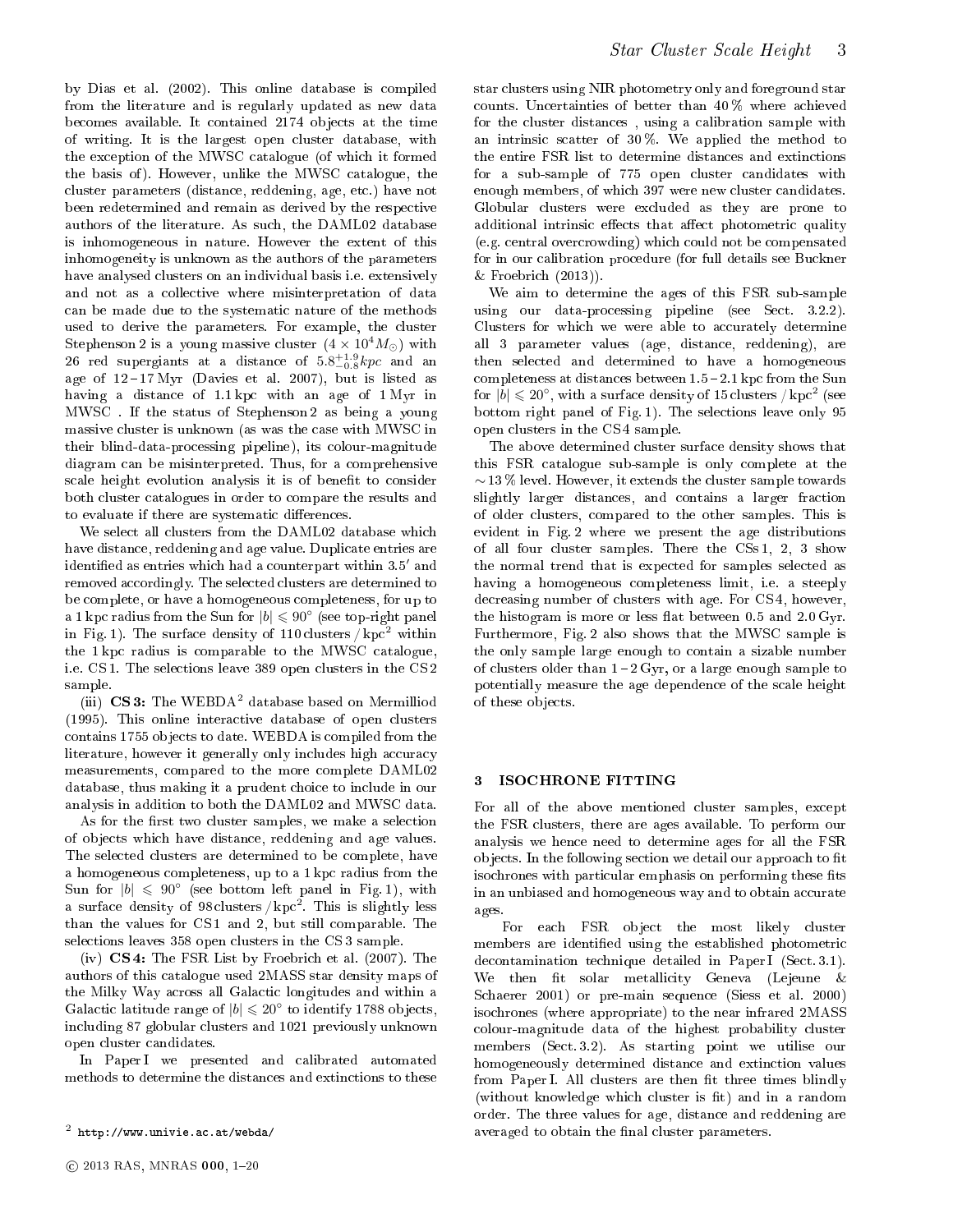

e in tion of distribution of distribution of distances in the samples in our work (the samples in the samples in the samples in the samples of the samples of the samples of the samples of the samples of the samples of the Kharchenko; top-right: CS 2 - Dias; bottom-left: CS 3 - WEBDA; bottom-right: CS 4 - FSR). In each panel the vertical dashed line(s) indicate the region where we consider the sample to have a homogeneous completeness and the horizontal dashed line indicates the surfa
e density in this region.

#### 3.1 Cluster Membership Probabilities

To fit isochrones to NIR colour magnitude diagrams of clusters situated along the crowded Galactic Plane, the photometry needs to be de
ontaminated from foreground and background objects. Otherwise cluster features such as the main sequence and red giant branch are difficult to identify. We have detailed our approa
h to determine membership probabilities for individual stars in each cluster in Paper I. In the following we just provide a short overview of our method.

The photometri de
ontamination pro
edure was originally outlined in Bonatto & Bi
a (2007) and is based on earlier works by e.g. Bonatto et al. (2004). Froebrich et al. (2010) have slightly adapted the original method to identify cluster members and we have applied the same procedure in Paper I and for the work presented here.

JHK photometry from the 2MASS (Skrutskie et al. 2006) point sour
e atalogue is utilised for all stars in a cluster with a photometry quality flag of  $Qflag="AAA'$ . The radius of the circular cluster area  $(A_{cl})$  around the cluster entre is hosen as one or two times the luster ore radius.

The control area  $(A_{con})$  is a ring with an inner radius of five core radii and an outer radius of 0.5°. We define the Colour-Colour-Magnitude distance,  $r_{ccm}$ , between the star, *i*, and every other star  $j \neq i$  in the cluster area as:

$$
r_{ccm} = \sqrt{\frac{1}{2}(J_i - J_j)^2 + (JK_i - JK_j)^2 + (JH_i - JH_j)^2},
$$
\n(1)

where  $JK = J - K$  and  $JH = J - H$  are the 2MASS NIR colours. We then determine  $r_{ccm}^N$  as the distance to the  $N^{\rm th}$  nearest neighbour to star  $i$  within the cluster area in this Colour-Colour-Magnitude spa
e. As detailed in Paper I, the exact choice of the value for  $N$  will not influence the results, i.e. the identification of the most likely cluster members. Thus, in accordance to our procedure in Paper I we set  $N =$ 25. We then count the number of stars  $(N_{ccm}^{con})$  in the control field that are closer to star  $i$  in the Colour-Colour-Magnitude space than  $r_{ccm}^N$ . Normalising this number by the respective area allows us to determine the membership-likelihood index or cluster membership probability  $(P_{cl}^i)$  of star *i* via: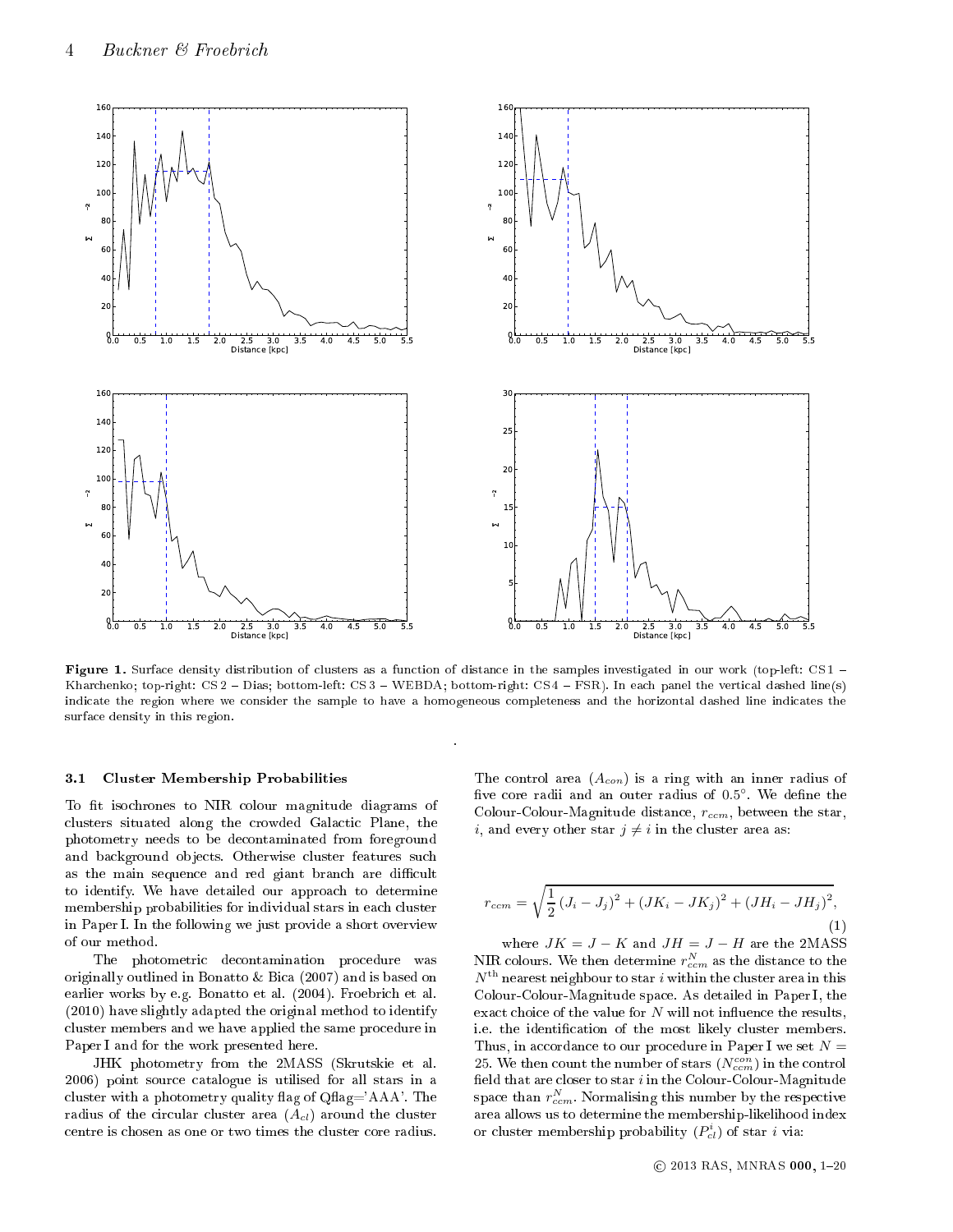

Figure 2. Age distribution of the homogeneously sele
ted luster sub-samples used in our work (top-left: CS 1 Khar
henko; top-right:  $CS 2 - Dias$ ; bottom-left:  $CS 3 - WEBDA$ ; bottom-right:  $CS 4 - FSR$ ).

$$
P_{cl}^{i} = 1.0 - \frac{N_{ccm}^{con}}{N} \frac{A_{cl}}{A_{con}}.
$$
 (2)

 $\quad$  Should statistical fluctuations lead to negative  $P^i_{cl}$ values, then the membership probabilities for this particular star are set to zero. Note that we are only interested in the  ${\rm most\,\,\, likely\,\,\, clusters}\,\, members,\,\,whose \,\, P^i_{cl} \,\,\,values \,\,will\,\,not \,\, be$ influenced by this.

#### 3.2Isochrone fitting

Using the above determined luster membership probabilities for stars in ea
h luster region, we utilise NIR colour-magnitude and colour-colour diagrams to fit iso
hrones to the data (see Fig. 3 for an example). Sin
e we have no data available on the metallicities of the clusters, we homogeneously assume solar metal content. This could be not appropriate for particular clusters, whose  $[Fe/H]$  might range from  $-0.4$  to  $+0.2$ , but statistically this assumption is justified. Furthermore, the median metallicity of all our clusters that have a WEBDA counterpart is  $Z = 0.02$  (i.e. solar). We also note that our statisti
al errors of the luster parameters caused by the manual isochrone fits are typically of the order of, or larger than, the systemati un
ertainties caused by using a slightly erroneous metallicity. Furthmore, the age binsize used in our analysis in Se
t. 5.2.1 is also of the same size or larger than potential age variations due to variations in the metallicity. Hence, the clusters in each bin provide a statisti
ally valid representation of the age.

As model iso
hrones we utilise the Geneva Iso
hrones (Lejeune & S
haerer 2001) for intermediate age and old clusters. In some cases the clusters are obviously very young, i.e. ontain Pre-Main Sequen
e (PMS) stars. For these objects we utilise the solar metallicity PMS isochrones from Siess et al. (2000) which cover the stellar mass range of  $(0.1M_{\odot} < M < 7.0M_{\odot}).$ 

#### 3.2.1 Unbiased isochrone fits

Our aim is to determine the luster properties (age, distan
e, reddening) and un
ertainties for all FSR lusters in a homogeneous way. In order to achieve this we set up a manual *pipeline* which will be described in the following.

We only select FSR cluster candidates for which we have been able to automati
ally measure distan
e and reddening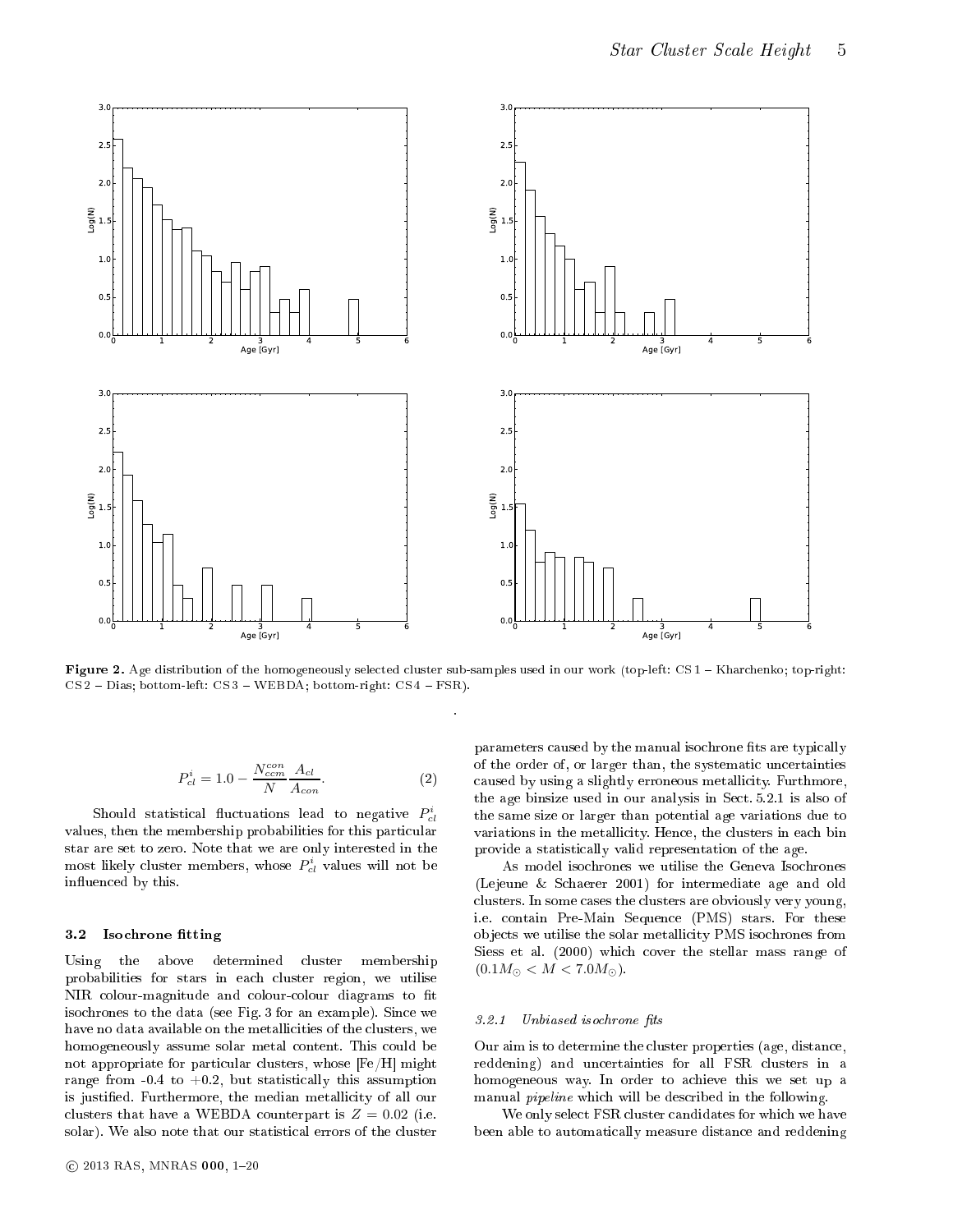

Figure 3. Iso
hrone ts for all stars within two luster ore radii for FSR 0233. Symbols represent the determined luster membership probabilities: $P^i_{cl}>80\,\%$  red squares;  $60\%\ < P^i_{cl} < 80\,\%$  green stars;  $40\%\ < P^i_{cl} < 60\,\%$  blue diamonds;  $20\%\ < P^i_{cl} < 40\,\%$  purple triangles;  $P^i_{cl} < 20\%$  black plus signs. The left panel, shows the isochrone fit in the  $J-K/K$  colour magnitude space, the right panel shows the isochrone fit in the  $H - K/J - H$  colour colour space. The overplotted isochrone (black solid line) has the parameters of  $log(age/yr) = 9$ , distance of  $d = 1.6$  kpc and H-band extinction  $A_H = 1.3$  mag.

in Paper I. These are 771 of the FSR objects. The remaining clusters and cluster candidates will have an insufficient number of high probability cluster members, and hence any attempt to fit an isochrone to these objects will most likely be impossible or result in very large uncertainties.

In the literature there are many examples of a single luster having multiple determined age, distan
e and reddening values. One su
h example is FSR 1716 (as discussed in the introduction) for which Froebrich et al. (2010) determined a distan
e of 7.0 kp and  $log(age/yr) = 9.3$ , whereas Bonatto & Bica (2008) determined the cluster to be either  $0.8 \text{ kpc}/7 \text{ Gyr}$  or 2.3 kp /12 Gyr. A similar ase dis
ussed in Se
t. 2 is Stephenson 2 (or RSGC 2). This is a young embedded, red supergiant ri
h luster at a distan
e of about 6 kp (e.g. Davies et al. (2007); Froebri
h & S
holz (2013)), while Kharchenko et al. (2013) lists a distance of only 1.13 kpc. Such inconsistencies can arise from different interpretations of whi
h stars are potentially giants in the cluster. To account for these possibilities we decided to fit an isochrone to each cluster three times using a blind fit (the FSR number or previous fit results are unknown) and a randomised order.

Thus, one of us performed 2313 manual isochrone fits. In every ase neither the FSR number nor the results from previous fits are known. We start each fit with plotting the NIR olour-magnitude and olourolour diagrams (as shown in Fig. 3) where stars are oded based on their determined luster membership probability. Overlayed on these plots are several Geneva isochrones of different ages  $(\log(age/yr) = 7, 8, 9, 10)$  using the distances and extinction values for this luster from Paper I.

The fitter then categorises the cluster in one of three types: i) unable to fit any kind of isochrone; no feature(s) resembling a star cluster is visible in the diagrams, hence the cluster is either not real or the object represents an overdensity that is too low to reliably identify the position of the most likely luster members in the olour-magnitude diagrams; ii) cluster age identified as young; these objects

are then fit by a pre-main sequence isochrone; iii) a clear intermediate age or old open luster sequen
e is visible; for these objects the closest fit of the four isochrones is chosen and overlayed with a number of iso
hrones with steps in  $\log(aq e/yr) = 0.05$ . The then closest fit is used as a starting point to freely vary all three iso
hrone parameters (age, distance, reddening) until a satisfactory fit is obtained. A similar procedure is performed for the pre-main sequence lusters.

#### 3.2.2 Cluster characterisation and parameters

On
e the entire sample of luster andidates has been fitted by the above described method, i.e. there are three independent fits and classifications for each candidate, the results for each cluster are combined and objects are classified into the three categories discussed above.

i) A luster andidate is onsidered not a luster or a too low significant overdensity if it has been placed at least twice into this category, or if it has been placed in each of the three ategories on
e.

ii) An ob je
t is onsidered a PMS luster if it has been pla
ed at least twi
e into this ategory.

iii) An object is considered an open cluster if it has been pla
ed at least twi
e into this ategory.

For the latter two ategories we determine the luster parameters (distan
e, age, extin
tion) as averages from the respective isochrone fits (either three or two). The resulting values are listed in the Appendix in Table A1. The un
ertainties listed in Table A1 are then the mean absolute statisti
al variations of the individual parameter values for each cluster as obtained by the fitter. Note that they do not in
lude any systemati un
ertainties aused by using solar metallicity isochrones.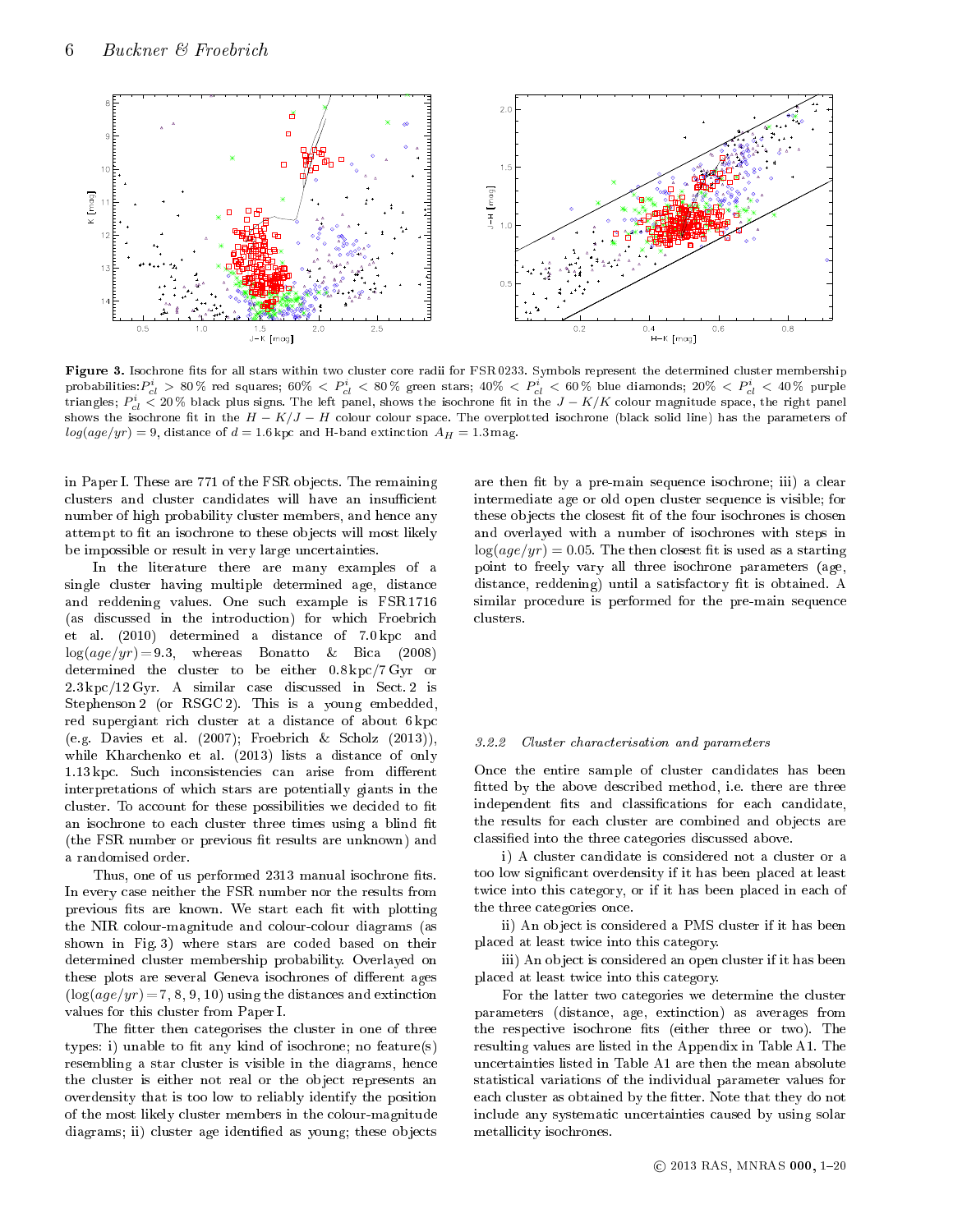#### 4.1 Cluster distribution fun
tions

In order to analyse the distribution of star lusters perpendi
ular to the Gala
ti Plane, one an assume that the space density  $N(Z)$  of clusters as a function of the height  $Z$  above/below the plane follows a certain analytical function. This could be for example an exponential distribution of the form

$$
N(Z) = N_0 \cdot \exp\left(-\frac{|Z - Z_0|}{h_0}\right),\tag{3}
$$

or

$$
N(Z) = N_0 \cdot sech^2\left(\frac{|Z - Z_0|}{2 \cdot h_0}\right),\tag{4}
$$

which is to be expected for a self-gravitating disk. In both equations  $N_0$  gives the central space density of clusters at  $Z = Z_0$ , where  $Z_0$  is the vertical centre (zero point) of the distribution and  $h_0$  is the scale height. Both distributions are very similar within a few scale heights, and are in fact identical at  $|Z - Z_0| = h_0$ .

We plan to investigate the evolution of the s
ale height  $h_0$  as a function of cluster age and also the distance of the lusters from the Gala
ti Centre. The luster samples we can utilise usually only include objects at most a few scale heights from the mid-plane. It is hence not of relevance which parametrisation we utilise and we chose the exponential distribution for the purpose of this paper.

Furthermore, our sample sizes to determine the free parameters of this distribution  $(N_0, Z_0, h_0)$  are going to be small. Hen
e, any algorithm to determine these parameters needs to be robust for small samples and also allow us to estimate realisti un
ertainties for ea
h of the parameters in order to reliably infer trends or to identify differences in e.g.  $h_0$  which are statistically significant. Note that a simple exponential fit to a histogram for the  $Z$  distribution of clusters is not sufficient for this purpose, as it will break down easily even for sample sizes of the order of 100 lusters (see e.g. Bonatto et al. (2006), Piskunov et al. (2006)).

#### 4.2 Parameter determination

In order to ensure reliable values for the parameters  $(N_0, Z_0, h_0)$  and accurate uncertainties even for small cluster samples  $(N < 100)$ , we compare the distribution of Z-values of our sample with model distributions via a two sample Kolmogorow-Smirnov (KS) test (Pea
o
k 1983). The model distributions are obtained for different scale heights and  $Z_0$ values. The parameters of our luster sample are taken as the values of the model distribution whi
h shows the highest probability to be drawn from same parent distribution.

The 2-sample KS-test uses a Cumulative Distribution Function (CDF) for the two samples of  $Z$  values to estimate the probability  $P_{KS}$  that both are drawn from the same parent distribution. Our model sample of clusters will have to have at least the same range of Z -values as the observed

sample whose parameters we are trying to determine. With the known  $Z_{min}$  and  $Z_{max}$  values of the observed sample, in prin
iple we an determine an analyti
al expression for the CDF of the model by integrating Eq. 3 along Z . However, we de
ided to obtain this CDF by generating a sample of  $N_M$  Z values randomly distributed according to Eq. 3.

The size of  $N_M$  should be as small as possible to limit the omputing time, but as large as required to remove any un
ertainties due to the random nature of the sample. We hence determined  $P_{KS}$  values of an observed cluster sample against model cluster samples with  $N_M$  Z-values. The size  $N_M$  of the model cluster sample was varied from 300 to 50.000 objects. For each  $N_M$ -value we repeated these tests multiple times with different random realisations of the distribution of Z values. The size  $N_M$  of the model sample was judged to be sufficient when for 9 out of 10 random realisations the  $P_{KS}$  were identical. This occurred for model sizes of about  $N_M = 30,000$ . Note that we have repeated these tests for multiple combinations of  $h_0$  and  $Z_0$  values in the model, with no hanges to the results. Hen
e, all our model cluster samples contain 30,000 clusters.

#### model Parameter Rowley or

As mentioned above, all our model distributions will contain  $Z$  values for 30,000 objects within the minimum and maximum Z-value of the observed distribution whose parameters we are trying to determine. We want to determine the parameters  $(h_0, Z_0)$  of the observed distribution without any prior assumptions. Thus, we generated model distributions where the parameters  $h_0$  and  $Z_0$  did span the entire possible parameter space. In other words we varied  $h_0$  between 20 pc and 1000 pc, while  $Z_0$ had values between -160 pc and  $+100$  pc. In both cases  $5\,\mathrm{pc}$ in
rements where hosen for both parameters. This resulted in  $197 \times 53 = 10,441$  different model distributions for each of the observed luster samples.

We now perform a 2-sample KS-test of the observed sample against all the 10,441 model distributions to determine the probabilities  $P_{KS}$  that the two samples are drawn from the same parent distribution. In Fig. 4 we show the distribution of  $P_{KS}$  values for one example of an observed cluster distribution (all selected clusters from CS 1 in the 4th Galactic Quadrant) over the entire modelled  $h_0-Z_0$ parameter space, i.e. the figure shows  $P_{KS}(h_0, Z_0)$ . As one an see, for vast regions of the parameter spa
e, the  $P_{KS}$ -values are almost zero. Only for a limited area the the values are non-zero.

In order to find the best fitting parameters for the observed distribution we do not hose the set of parameters that leads to the highest probabilities  $P_{KS}$ . Instead we fit a 2-dimensional Gaussian distribution to the  $P_{KS}(h_0, Z_0)$ values, where the entre and width are free parameters. The entral oordinates of this Gaussian are then taken as the best fit parameters for the observed distribution.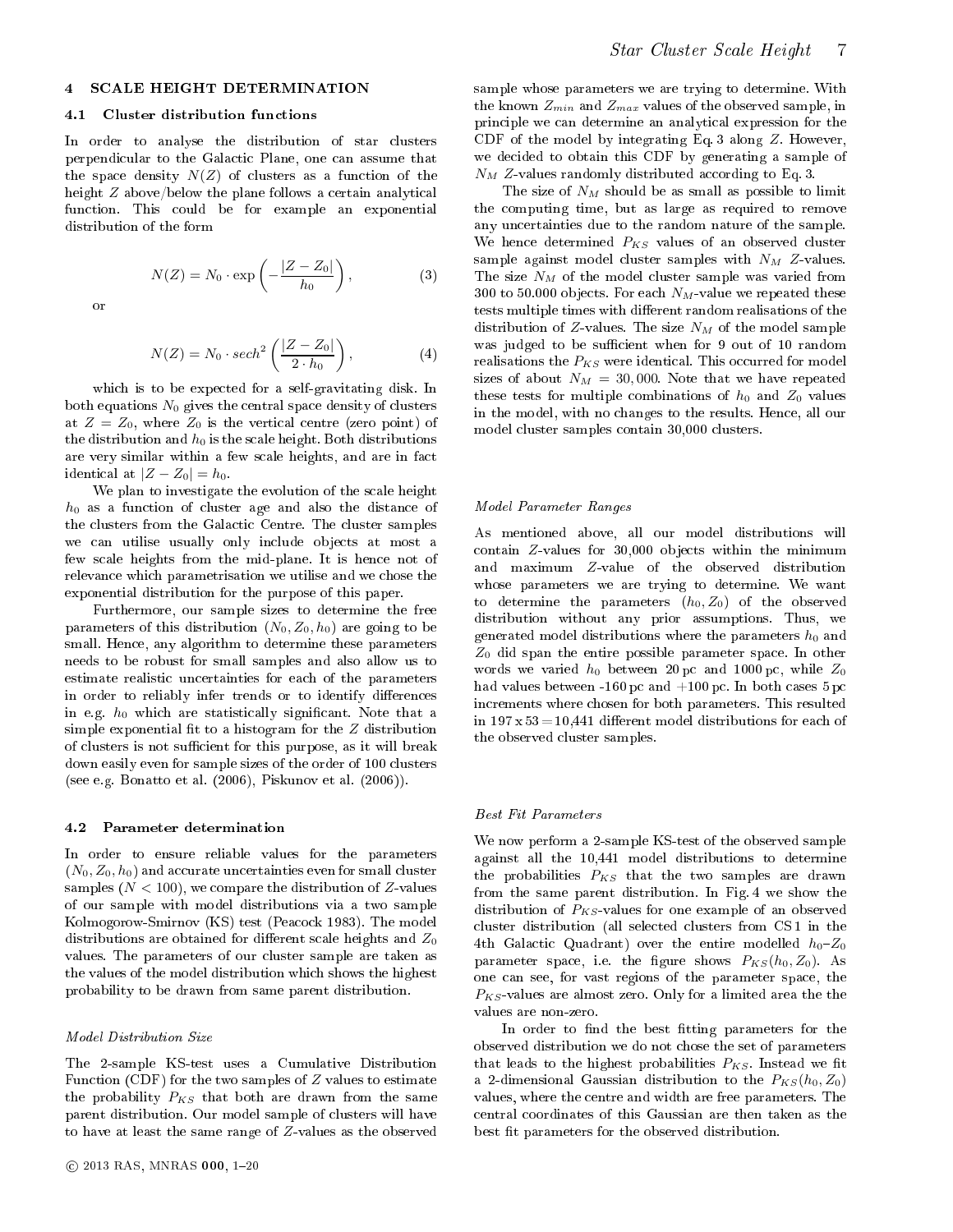

rosses relative error as samble errore against sample sample sizes for the modelled the modelled modelled the distributions. The solid line represents our fitted power law, and the dot-dash lines a 25% error on the scale height, which is achieved for a sample size of 38 clusters or above. Right: Plot of vertical zero point absolute error against sample size. Blue triangles and red squares represent the mean values obtained for the modelled distribution. The blue solid line and red dashed line represent the respective linear fits to sample sizes below and above 100 clusters. The dot-dash lines identifies an error of 10 pc for  $Z_0$  which is achieved for a sample size of 32 lusters or larger.



**Figure 4.** Plot of the  $P_{KS}$  values for an observed cluster distribution for the entire modelled  $h_0$  vs  $Z_0$  parameter space. Crosses indi
ate the positions for whi
h we performed a KS-test. The colours/contours indicate the probabilities that the modelled and observed distributions are drawn from the same parent sample. Most of the  $P_{KS}$  values are almost zero (white, lowest contours), and the highest non-zero values (red, highest contours) are only found in a small area of the parameter spa
e. The sample ontains all lusters from the MWSC atalogue (CS 1) within our chosen distance range in the 4th Galactic quadrant. There are 313 clusters in this sample and we find a best fit for the scale height of 68.1 p and the verti
al zero point of -9.9 p
.

#### 4.3 Parameter Un
ertainties

Our above described approach generates two best-fit parameters for ea
h observed luster distribution. Sin
e we plan to investigate potential hanges with age or Galactocentric distance of the scale height of our observed cluster distributions, we require to know the uncertainties of our method in order to judge if any trends in the data are signi
ant. In other words we need to estimate how

large the uncertainties  $\Delta h_0$  and  $\Delta Z_0$  are and if/how these un
ertainties depend on the value of the parameters and the size of the luster sample.

In order to estimate these un
ertainties we simulated Z-distributions for small cluster samples with various  $h_0$ and  $Z_0$  values and processed them with our above described pro
edure to determine their s
ale height and verti
al zero point. Sin
e we know the input parameters for ea
h simulated distribution, we can evaluate the uncertainty for both parameters by repeating the process with 50 different random realisations of the simulated  $Z$ -distributions. The uncertainties  $\Delta h_0$  and  $\Delta Z_0$  are estimated as the *rms* of the individual measurements  $h_{0,i}$  and  $Z_{0,i}$  compared to the input values.

To test any dependen
ies of the un
ertainties on the parameter values of  $h_0$  and  $Z_0$  we did two tests: i) we kept  $Z_0 = -30$  pc and varied  $h_0$  between 100 pc and 350 pc, which overs the potential range of s
ale heights for most of our observed samples; ii) we fixed the scale height to  $h_0 = 200$  pc and varied the verti
al zero point of the distribution from  $-40$  pc to  $+40$  pc. In both cases no significant or systematic dependen
e of the un
ertainties on the parameter values is found.

More importantly, we also need to test how the uncertainties depend on the sample size  $N_D$ . We hence repeated all the above tests for simulated luster samples with  $N_D = 15, 30, 50, 75, 100, 200, 300$  and 600 clusters. We find that the sample size  $N_D$  has a systematic and significant influence on the uncertainties of both parameters  $h_0$  and  $Z_0$ . In particular we find that the relative uncertainty of the scale height scales with the sample size  $N_D$  approximately as a power law. Also the absolute un
ertainty of the verti
al zero point of the distribution s
ales as an approximate powerlaw with the sample size, but only for small samples. Above a sample size of about 100 clusters, the absolute uncertainty of  $Z_0$  remains constant. This is shown in Fig. 5.

From our powerlaw fits we can hence calculate the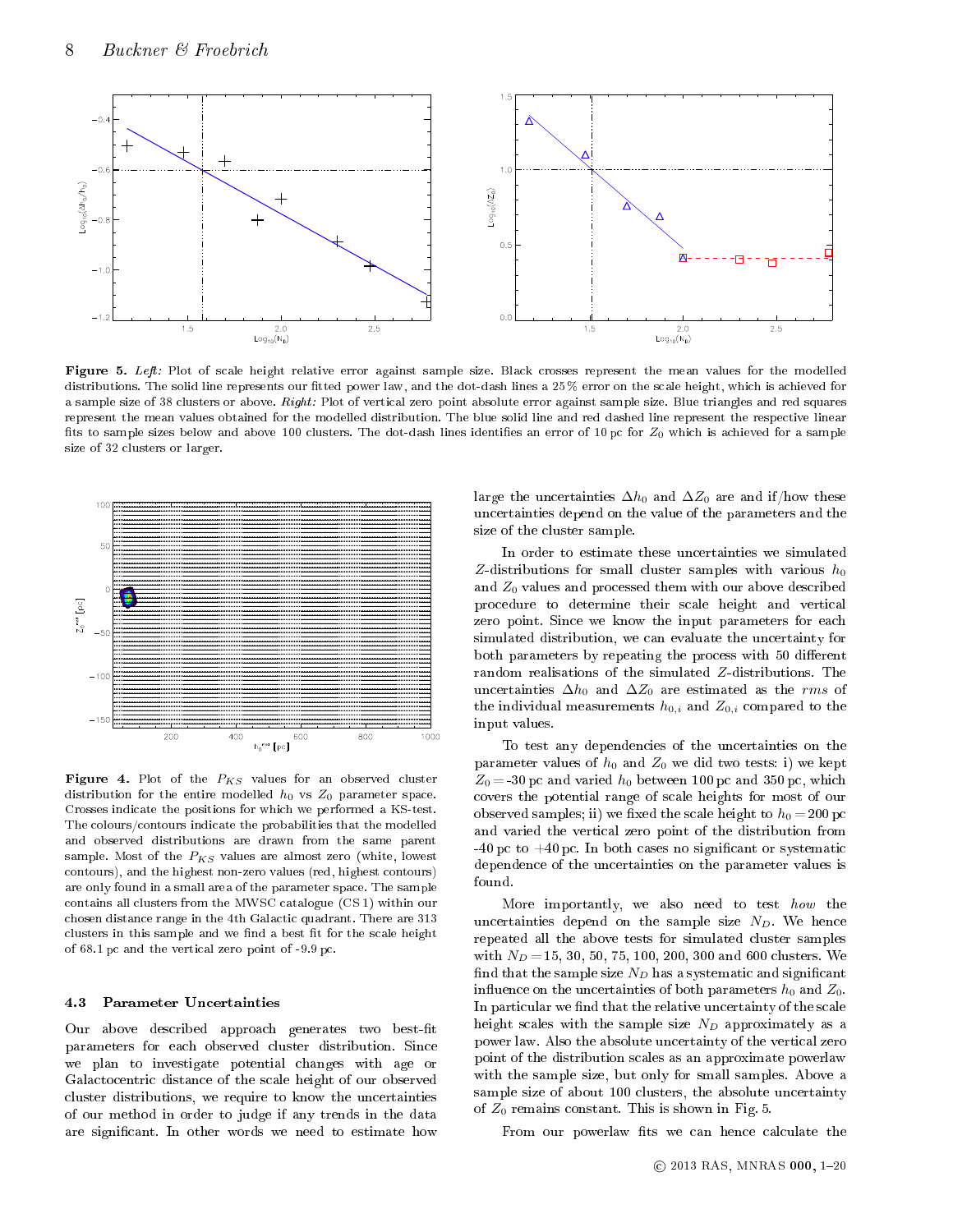$$
\frac{\Delta h_0}{h_0} = 1.12 \cdot (N_D)^{-0.41} \tag{5}
$$

$$
\Delta Z_0 = \begin{cases} 419 \,\text{pc} \cdot (N_D)^{-1.07} & \text{if } N_D < 115 \\ 2.6 \,\text{pc} & \text{if } N_D > 115 \end{cases} \tag{6}
$$

In other words, the relative uncertainty of the scale height scales roughly with the inverse of the square root of the sample size, while the absolute un
ertainty of the zero point s
ales as the inverse of the sample size. We believe that the constant uncertainty of the zero point  $Z_0$  above a sample size of about 100 lusters is aused by our step size of 5 p in the model distributions. For su
h large samples the un
ertainty be
omes smaller than half of our step size, whi
h then be
omes the limiting fa
tor ompared to the sample size. Should higher accuracies for  $Z_0$  be required, the step size can be decreased. We refrain from this in this paper, since we judge 2.6 pc as uncertainty for  $Z_0$  for large samples sufficient.

#### 5 RESULTS AND DISCUSSION

#### 5.1 FSR cluster characterisation and parameters

Our data-pro
essing pipeline was applied to the sub-sample of 775 FSR List lusters whi
h had a distan
e and extin
tion values determined in Paper I. Here we successfully determine the ages of 298 lusters. All their parameters and respe
tive un
ertainties are listed in the Appendix in Table A1. Hen
e, only about 40 % of the investigated FSR lusters passed our stringent criteria for a successful isochrone fit. Of those, 216 are flagged as previously 'known', and 82 as 'new' in the FSR atalogue. Note, that 'new' stands for lusters that are new discoveries in (Froebrich et al. 2007). Thus, we confirm here that these 82 previously unknown objects are in fact real lusters and determine their parameters.

The low per
entage of these 'new' lusters in the entire sample can be interpreted in two ways: (i) A large fraction of these clusters are overdensities but not in fact real clusters. i.e. no isochrone could be fitted; (ii) It is significantly more difficult to fit isochrones to these clusters since they are less significant overdensities.

Froebri
h et al. (2007) showed that about half of the entire FSR list of 'new' objects might in fact be not real clusters but overdensities, which was confirmed through spatial analysis by Bi
a et al. (2008) and Camargo et al. (2010). However, as dis
ussed in Paper I, the ontamination of the luster sub-sample of 775 ob je
ts used here is less than 25 %, thus at least 75 % of the lusters are potentially real. During the isochrone fits for the clusters in our FSR sub-sample, it was noted that a large proportion of lusters had a poorly defined main sequence; in many cases only the top was visible within the 2MASS magnitude limit and thus an isochrone fit was not possible under the constraints of our data-pro
essing pipeline. On ompletion of the pipeline, we found that a large proportion of the known objects had a clear and well defined main sequence and/or red giants, whereas the unknown ob je
ts had fewer members

(hence they remained undetected) whose main sequences were not as well defined, and in many cases fell below the magnitude limit of 2MASS. We would argue, therefore, that the low number of confirmed new clusters in our sample is a reflection of the difficulty involved in fitting isochrones to the new objects, rather than the majority being over-densities.

We make a omparison of the distan
e and H-band reddening values determined in Paper I using our novel photometric method  $(D^{PI}, A^{PI}_H)$ , and those from our data-pro
essing pipeline des
ribed in Se
t 3.2.2 of this paper  $(D^{P2}, A_H^{P2})$ . The two distance values depend linearly on one another, with  $D^{P1} \approx 25\%$  larger than  $D^{P2}$ , with a scatter of 65% and Pearson correlation coefficient of 0.89. The primary sour
e of the large s
atter are lusters on
entrated at small distances, i.e.  $D^{P2} \leq 3kpc$ . The scatter decreases with increasing  $D^{P2}$ . This can be explained since our photometri distan
e measurement method in Paper I works by measuring the density of stars foreground to a luster which is more accurate for larger, more extincted objects.

The two reddening values also depend linearly on one another, agreeing within 5% with <sup>a</sup> s
atter of 9% and Pearson correlation coefficient of 0.95. Unlike  $D^{P1}$ , the determination  $A_H^{P1}$  depends only on the ability to accurately determine a clusters median colour, and hence is independent of individual luster reddening values.

Furthermore, we have ompared our ages to the ages in MWSC, for the lusters whi
h are in both lists. There are a few obvious outliers, where ages differ by a factor of 10 or more. However, after removing those, both ages show a correlation coefficient of 0.73, with a rms scatter of 0.19 for  $log(age/yr)$ . The latter can be interpreted as a more realisti un
ertainty of the ages determined for the FSR lusters, ompared to the pure statisti
al estimates quoted in Table A1.

As already stated in Sect.2, the resulting FSR sub sample after the age determination is only very small. If we further require a homogeneous completeness for the scale height analysis, the sample size be
omes even smaller. Hen
e we have not in
luded the FSR-subsample in the s
ale height analysis performed in the remainder of the paper. However, as is evident in the radial distribution (lower right panel of Fig. 1) and the age distribution (lower tight panel of Fig. 2) sample is dominated by rather old, and distant lusters. They are hen
e in itself an important addition to the existing large cluster samples, potentially enlarging their current radius of ompleteness.

#### 5.2 Cluster S
ale Height and Zero Point

Our novel method is designed to determine a luster sample's scale height  $h_0$  and zero point  $Z_0$ , whilst significantly reducing the restraint on sample size. The approach to utilise modelled distributions in conjunction with KS-tests allows us to determine  $h_0$  with a better than 25 % a

ura
y for a sample of 38 lusters or larger. For the same sample size we can determine  $Z_0$  within 8.5 pc. In the following we hen
e investigate sub-samples of CS 1, 2, 3 with roughly this size, in order to establish if there are systemati and/or signi
ant evolutionary or positional trends in the luster distribution within the plane of the Galaxy. We investigate ea
h of the three luster samples to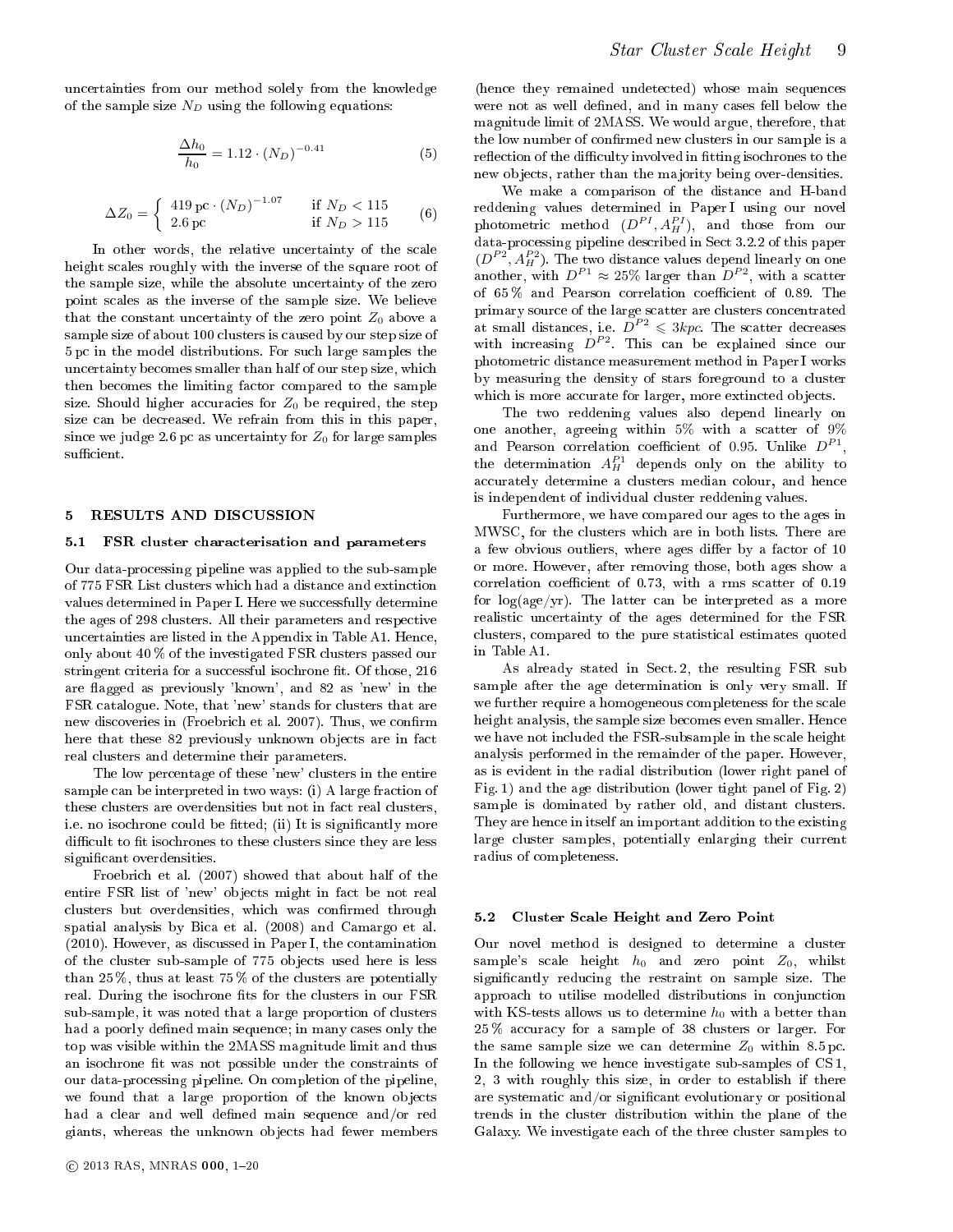

**Figure 6.** Evolution of the cluster scale height  $h_0$  with age for the 3 investigated samples. Bla
k triangles indi
ate CS 1 (MWSC), blue squares indicate CS2 (DAML02) and red diamonds CS3 (WEBDA). The horizontal 'age' error bars indicate the typical rms of  $log(age/yr)$  from the median age in each bin. The dashed line is the approximate scale height - age relation for field stars (see text for details).

find out if there are differences between them that might be aused by potential biases in the samples.

#### 5.2.1 h<sup>0</sup> Evolution with Age

We investigate how s
ale height hanges with luster age. In Fig 6 we show the s
ale height values we derived using our method over a range of age bins. The age ranges for ea
h bin and the number of lusters in them for every CS are listed in Table 1. There is a general trend of increasing scale height with luster age. Most notably there is an apparent marked increase in the gradient at  $log(age/yr) = 9$  or a cluster age of about 1 Gyr. We perform a linear fit of the scale height against  $log(age/yr)$  and find that the observational trend in Fig. 6 can be characterised by:

$$
h_0 \propto \begin{cases} 11.0 \,\text{pc} \cdot \log(\text{age/yr}) & \text{if } \text{age} \leq 1 \,\text{Gyr} \\ 880 \,\text{pc} \cdot \log(\text{age/yr}) & \text{if } \text{age} \geq 1 \,\text{Gyr} \end{cases} \tag{7}
$$

where  $h_0$  is the scale height and  $log(age/yr)$  is the cluster age. Note that at an age of 10 Myr, the time when gas expulsion has typically finished, the scale height of the clusters is about 50 pc. Please note that the above given values for the hanges of s
ale height with luster age are independent of the actual choice of the borders for our age bins. The only sample where the marked 
hange in behaviour at  $1 \,\mathrm{Gyr}$  is not evident is  $CS\,3$  – WEBDA. The reason is that in our homogeneously selected sub-sample there are simply not enough old clusters to trace  $h_0$ . In particular the oldest age bin spans a fa
tor of 14 in age (see Table 1), but is dominated by lusters of an age of 1 Gyr. CS 1 and CS 2 show essentially the same behaviour for older objects (see Fig. 6), even if there is just one 'old' age bin for CS 2.

Previous efforts to determine the  $h_0$  of older clusters as a function of age have had limited success. Restrictions on sample size caused by the small size of the older cluster sample and the spread of their distributions with increasing

Table 1. Age bins (minimum and maximum ages) and respe
tive number of lusters in them for the lusters samples, used in the investigation of s
ale height with luster age. We also list the determined scale height and zero point with their respective un
ertainties.

| $_{\rm CS}$ | $_{\rm Age_{min}}$ | $Age_{\rm max}$<br>$\lceil \log(\text{age}/\text{yr}) \rceil$ | $\rm N_{cl}$ | $\mathcal{Z}_0$<br>[pc] | $\Delta Z_0$ | $\Delta h_0$<br>$h_0$<br>[pc] |     |  |
|-------------|--------------------|---------------------------------------------------------------|--------------|-------------------------|--------------|-------------------------------|-----|--|
| MWSC        | 6.000              | 6.850                                                         | 40           | $-2$                    | 8            | 36                            | 9   |  |
| MWSC        | 6.850              | 7.200                                                         | 40           | 9                       | 8            | 62                            | 15  |  |
| MWSC        | 7.200              | 7.420                                                         | 40           | 6                       | 8            | 56                            | 14  |  |
| MWSC        | 7.420              | 7.550                                                         | 40           | $-20$                   | 8            | 47                            | 12  |  |
| MWSC        | 7.550              | 7.755                                                         | 40           | $-10$                   | 8            | 65                            | 16  |  |
| MWSC        | 7.760              | 7.950                                                         | 40           | $-6$                    | 8            | 76                            | 19  |  |
| MWSC        | 7.950              | 8.060                                                         | 40           | $-20$                   | 8            | 72                            | 18  |  |
| MWSC        | 8.060              | 8.150                                                         | 40           | $-3$                    | 8            | 59                            | 15  |  |
| MWSC        | 8.150              | 8.255                                                         | 40           | $-1$                    | 8            | 60                            | 15  |  |
| MWSC        | 8.255              | 8.350                                                         | 40           | $-9$                    | 8            | 58                            | 14  |  |
| MWSC        | 8.350              | 8.445                                                         | 40           | $-13$                   | 8            | 63                            | 16  |  |
| MWSC        | 8.445              | 8.505                                                         | 40           | $-22$                   | 8            | 74                            | 18  |  |
| MWSC        | 8.505              | 8.580                                                         | 40           | $-9$                    | 8            | 73                            | 18  |  |
| MWSC        | 8.585              | 8.632                                                         | 40           | $-24$                   | 8            | 85                            | 21  |  |
| MWSC        | 8.635              | 8.690                                                         | 40           | $-29$                   | 8            | 79                            | 20  |  |
| MWSC        | 8.695              | 8.735                                                         | 40           | $-8$                    | 8            | 68                            | 17  |  |
| MWSC        | 8.735              | 8.800                                                         | 40           | $-25$                   | 8            | 79                            | 20  |  |
| MWSC        | 8.800              | 8.865                                                         | 40           | $-12$                   | 8            | 67                            | 16  |  |
| MWSC        | 8.870              | 8.930                                                         | 40           | $-9$                    | 8            | 87                            | 21  |  |
| MWSC        | 8.935              | 9.005                                                         | 40           | $-23$                   | 8            | 98                            | 24  |  |
| MWSC        | 9.005              | 9.100                                                         | 40           | $-39$                   | 8            | 146                           | 36  |  |
| MWSC        | 9.100              | 9.200                                                         | 40           | 8                       | 8            | 263                           | 65  |  |
| MWSC        | 9.200              | 9.400                                                         | 40           | $-109$                  | 8            | 352                           | 87  |  |
| MWSC        | 9.400              | 9.700                                                         | 40           | $-56$                   | 8            | 549                           | 135 |  |
| DAML02      | 6.00               | 7.02                                                          | 29           | $-35$                   | 11           | 58                            | 16  |  |
| DAML02      | 7.03               | 7.50                                                          | 40           | $-41$                   | 8            | 82                            | 20  |  |
| DAML02      | 7.50               | 7.83                                                          | 40           | $-25$                   | 8            | 50                            | 12  |  |
| DAML02      | 7.84               | 8.09                                                          | 40           | $-13$                   | 8            | 53                            | 13  |  |
| DAML02      | 8.09               | 8.30                                                          | 40           | $-16$                   | 8            | 61                            | 15  |  |
| DAML02      | 8.30               | 8.45                                                          | 40           | -13                     | 8            | 63                            | 16  |  |
| DAML02      | 8.45               | 8.60                                                          | 40           | 11                      | 8            | 59                            | 15  |  |
| DAML02      | 8.60               | 8.78                                                          | 40           | $-23$                   | 8            | 86                            | 21  |  |
| DAML02      | 8.78               | 9.01                                                          | 40           | $-13$                   | 8            | 78                            | 19  |  |
| DAML02      | 9.03               | 9.90                                                          | 40           | $-20$                   | 8            | 340                           | 84  |  |
| WEBDA       | 6.00               | 7.17                                                          | 38           | $-51$                   | 9            | 82                            | 21  |  |
| WEBDA       | 7.20               | 7.66                                                          | 40           | $-25$                   | 8            | 60                            | 15  |  |
| WEBDA       | 7.68               | 8.00                                                          | 40           | $-23$                   | 8            | 58                            | 14  |  |
| WEBDA       | 8.00               | 8.23                                                          | 40           | $-4$                    | 8            | 64                            | 16  |  |
| WEBDA       | 8.23               | 8.42                                                          | 40           | $-26$                   | 8            | 55                            | 14  |  |
| WEBDA       | 8.42               | 8.54                                                          | 40           | $\bf 5$                 | 8            | 56                            | 14  |  |
| WEBDA       | 8.55               | 8.69                                                          | 40           | $-21$                   | 8            | 91                            | 22  |  |
| WEBDA       | 8.69               | 8.95                                                          | 40           | $-34$                   | 8            | 76                            | 19  |  |
| WEBDA       | 8.96               | 10.12                                                         | 40           | $-9$                    | 8            | 76                            | 19  |  |

age, has until now prevented a detailed analysis of evolution of the s
ale height of old lusters. Attempts to pla
e a value on the scale height have yielded a value of  $h_0 = 375pc$  for clusters older than 1 Gyr (e.g. Froebrich et al. (2010)). From Eq. 7 and Fig. 6, this value orresponds to an age of about 2.2 Gyr i.e. in the middle of the 'old' luster age bin. Hen
e this literature value is an average s
ale height for lusters older than 1 Gyr. Figure 6 also demonstrates the superiority of the MWSC list in ombination with our novel approa
h to determine the scale height, as the larger sample size of CS 1 allows us to learly tra
e the s
ale height evolution for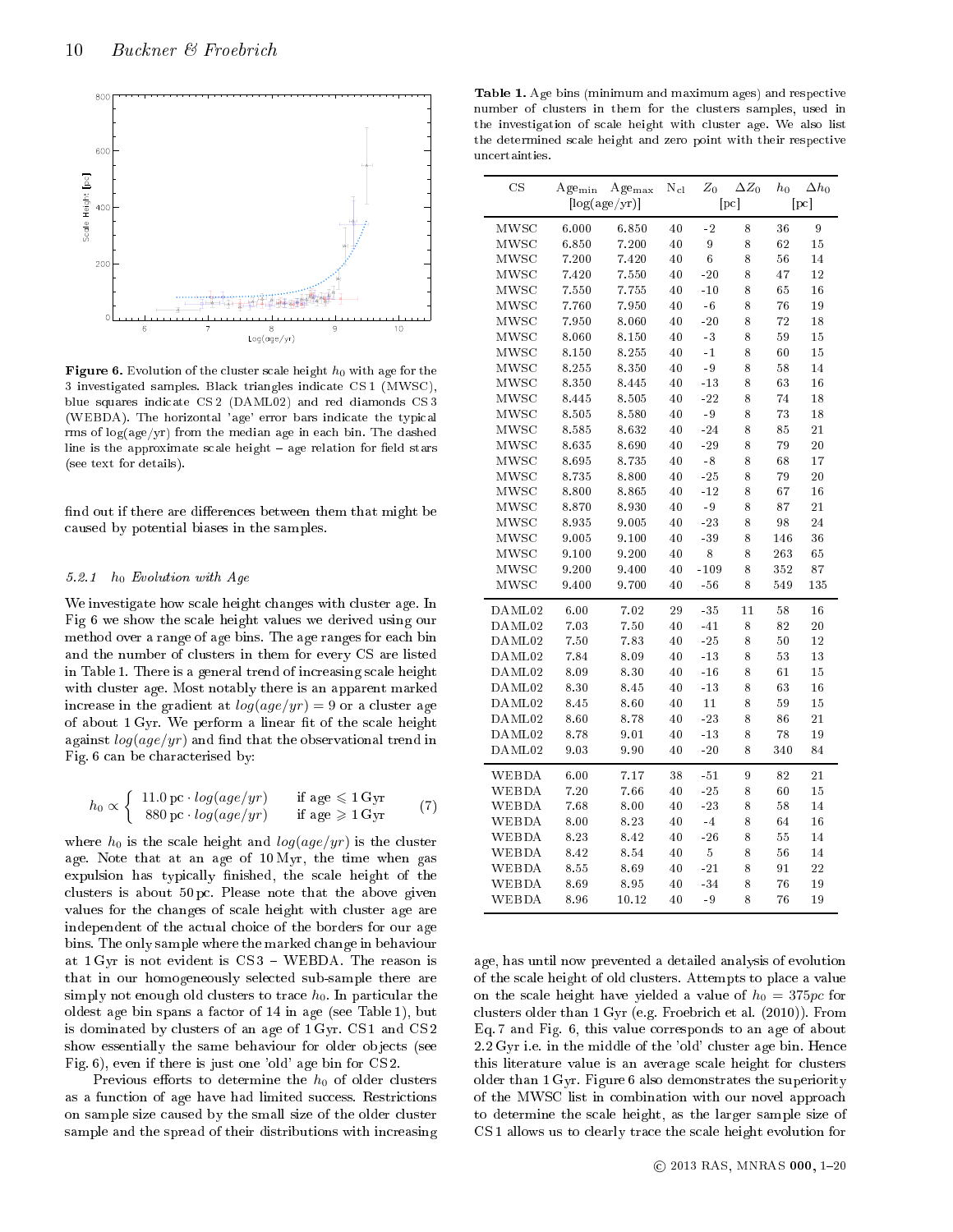ob je
ts older than 1 Gyr in several bins and to show that there is a systematic significant observational trend in the cluster scale height with age for objects up to  $5 \text{ Gyr}$ .

To the best of our knowledge there are urrently no numeri
al investigations of the s
ale height of stellar lusters as a fun
tion of age in the Gala
ti Plane. This is most likely due to the complexity of the problem which requires following the evolution of individual stars in lusters of varying mass to account for the cluster dissolution over time, as well as the luster as a whole in the gravitational potential of the Galactic Disk. However, we can try to compare the scale heights of objects of different ages with the here determined evolution of  $h_0$  for clusters to infer the basic physical reasons for the evolution, and in particular the marked hange in behaviour after about 1 Gyr.

The dust in the Galactic Plane has a scale height of about 125 p (Drimmel et al. 2003; Marshall et al. 2006) in the vicinity of the Sun. At an age of 1 Myr, Fig. 6 and Eq. 7 show that young star clusters have a scale height of 40 p
. This is right in the middle of the range of s
ale heights estimated for massive OB-stars  $(30 - 50 \text{ pc})$ ; (Reed 2000; Elias et al. 2006)). Sin
e the formation of these massive stars is inextri
ably linked to lustered star formation, this is expe
ted. Thus, the formation of massive stars and lusters is only possible within the densest part of the ISM (within one third of the dust scale height), and no significant fraction of lo
ally observable lusters (without OB-stars) forms in lower density environments, further away from the disk midplane.

The number of clusters declines over time (see Fig. 2) which is well known and understood from numerical models (e.g. Gieles et al. (2008); Gieles (2009); Lamers Gieles  $(2006)$ ; Lamers et al.  $(2005)$ ). Causes of  $\&$ disruption times
ales depend on both internal and external pro
esses su
h as e.g. stellar evolution, tidal stripping and relaxation, shocking by spiral arms and encounters with giant mole
ular louds. A onsensus in the literature has not yet been rea
hed on the role that luster mass plays in disruption (for a dis
ussion see e.g. Bastian (2011)). The dominant disruption pro
ess at a few 100 Myr is stellar evolution through member loss. In combination with external pro
esses, lusters may gain enough energy from the eje
tion of low mass members to ause the observed moderate hanges in s
ale height during that phase. We find a 10 pc increase in  $h_0$  per dex in cluster age from the formation to  $1 \,\mathrm{Gyr}$ , but the correlation coefficient is only 0.5, and as low as  $0.1$  when only considering the first  $300$  Myr of evolution. Thus for the first few 100 Myr the data suggest no evolution in  $h_0$ , but the scale height at an age of about  $1 \,\mathrm{Gyr}$ rea
hes about 75 p
. This is omparable or smaller than the scale height of other young objects in the disk (e.g. 130 pc) for bipolar PNs (Corradi & Schwarz 1995);  $55-120$  pc for young WDs (Wegg & Phinney 2012))

After the surviving lusters rea
h an age of about 1 Gyr, or a s
ale height of 75 p
, there is an apparent sudden increase in  $h_0$  corresponding to a change in the evolutionary behaviour. The increase in scale height is about  $880 \,\mathrm{pc}/dex$  in age. It has been shown that, assuming mass dependent disruption, lusters with a mass of less than  $10^4 M_{\odot}$  and within 1 kpc of the Sun are disrupted after 1 Gyr (Boutloukos & Lamers 2003). Hen
e, we expe
t the luster sub-samples after 1 Gyr to be dominated by initially massive



Figure 7. Cluster s
ale height as a fun
tion of gala
to
entri distance. The symbols indicate different age ranges. Diamonds indi
ate lusters younger than 80 Myr, triangles indi
ate lusters with ages between 80 Myr and 200 Myr and squares indi
ate clusters with ages between 200 Myr and 1 Gyr. Furthermore, the different CSs are indicated by different colours and symbol sizes; large black, medium blue, small red for CS 1, 2, 3, respectively.

clusters. Thus, if clusters have survived for this duration, they must have been s
attered into an orbit whi
h pla
es them preferentially far away from the Galactic mid-plane. This enables them to spend mu
h less time in the denser parts of the Galactic Disk, decreasing their probability for disruption via external process (spiral arms, encounters with GMCs) and in
reasing their han
es of prolonged survival. In other words, the increase in scale height also implies that the population of old clusters is dominated by objects that have undergone at least one violent interaction event in their past that has moved them into an orbit in
lined to the Galactic Plane. This observational evidence should hence be able to put tighter constraints onto comprehensive numeri
al models of luster evolution and disruption in the context of the entire Galactic Disk.

Note that the behaviour of the s
ale height for lusters is markedly different to estimates for field stars. To illustrate this we have overplotted the prin
iple trend observed for main sequence field stars of varying ages in Fig. 6. This qualitative trend has been obtained by utilising olour dependent velocity dispersions for main sequence stars presented in Dehnen & Binney (1998). As one an see in Fig. 6, the *heating* of the stellar compontent of the disk occurs gradually, while for the cluster component there is a dis
ontinuity around 1 Gyr. This demonstrates the difference of the underlying physical mechanisms for the in
rease in s
ale height. While the stellar omponent is heated via N-body intera
tions, the tidal eld and GMCs, the lusters have a mu
h stronger rate of disappearing from the observational sample with in
reasing age, and are only moved to large s
ale heights (and thus able to survive) via interactions with massive objects such as GMCs.

#### 5.2.2 h<sup>0</sup> Dependen
e on Gala
ti Position

We investigate if the cluster scale height changes with Galactocentric radius,  $R_{GC}$  . To eliminate the apparent age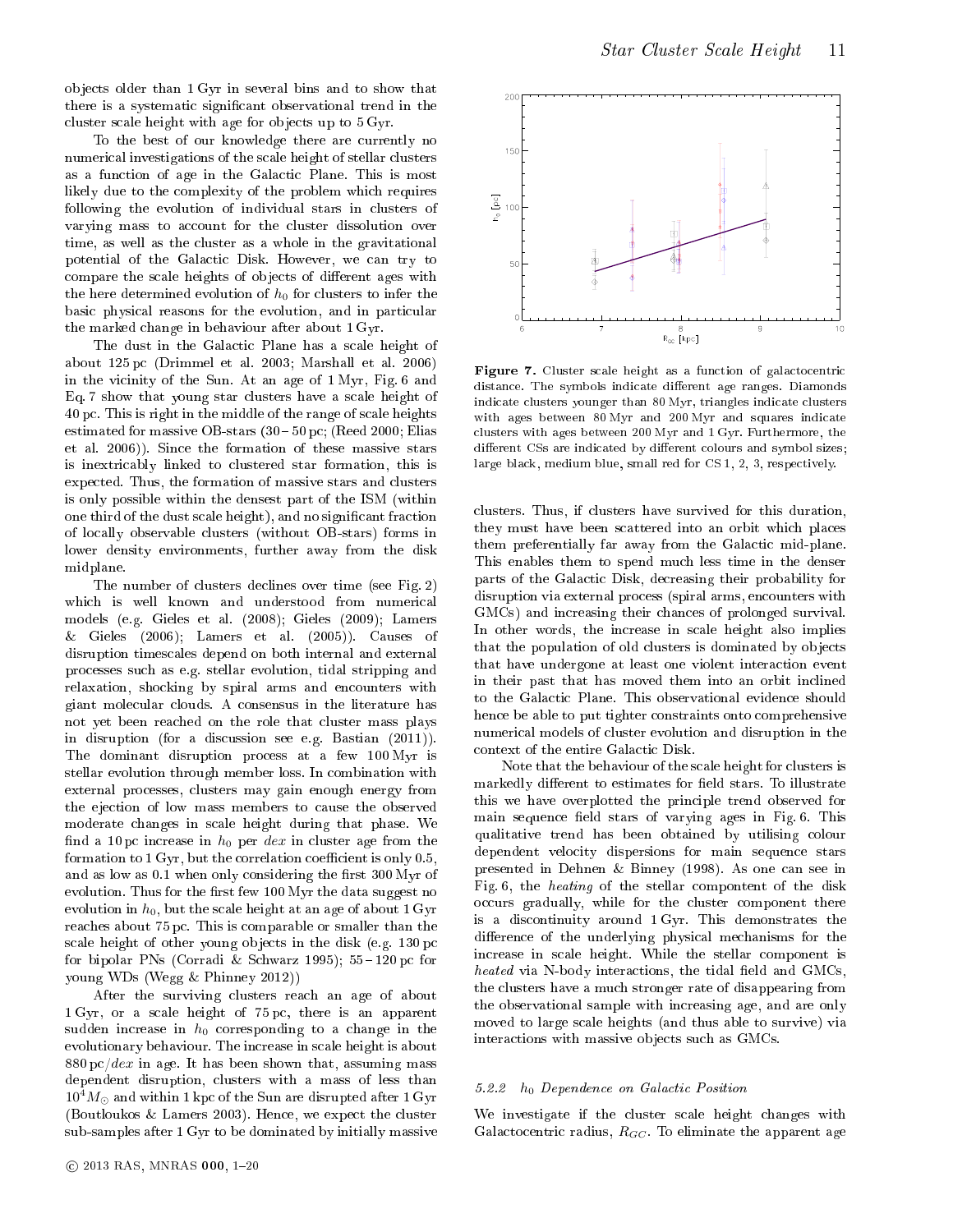Table 2. Age and galactocentric distance ranges used in the investigation of the dependen
e of s
ale height on the gala
to
entri distan
e. We list the luster sample, age range,  $R_{GC}$  range as well as the determined scale height and zero point with their respective uncertainties. Age bin 1 corresponds to ages less than 80 Myr, age bin 2 corresponds to ages between 80 Myr and 200 Myr and age bin 3 orresponds to ages between 200 Myr and 1 Gyr. Older clusters are not included due to the paucity of these objects.

| $\overline{\text{CS}}$ | Age bin        | $R_{GC}$<br>[kpc] | $\rm N_{cl}$ | $h_{0}$ | $\Delta h_0$<br>[pc] | $Z_0$          | $\Delta Z_0$<br>[pc] |
|------------------------|----------------|-------------------|--------------|---------|----------------------|----------------|----------------------|
|                        |                |                   |              |         |                      |                |                      |
| MWSC                   | 1              | $6.9 \pm 0.6$     | 90           | 34      | 6                    | $-13$          | 3.4                  |
| MWSC                   | $\mathbf{1}$   | $7.9 \pm 0.7$     | 82           | 53      | 10                   | 13             | 3.8                  |
| MWSC                   | $\mathbf{1}$   | $9.1 \pm 0.7$     | 60           | 71      | 15                   | $-9$           | 5.2                  |
| MWSC                   | $\overline{2}$ | $6.9 \pm 0.6$     | 60           | 52      | 11                   | $-4$           | 5.2                  |
| MWSC                   | $\overline{2}$ | $7.9 \pm 0.7$     | 57           | 57      | 12                   | $-4$           | 5.5                  |
| MWSC                   | $\overline{2}$ | $9.1 \pm 0.7$     | 33           | 119     | 32                   | $\overline{2}$ | 9.9                  |
| MWSC                   | 3              | $6.9 \pm 0.6$     | 121          | 53      | 8                    | $-8$           | 2.6                  |
| MWSC                   | 3              | $7.9 \pm 0.7$     | 134          | 76      | 11                   | $-17$          | 2.6                  |
| MWSC                   | 3              | $9.1 \pm 0.7$     | 151          | 83      | 12                   | $-23$          | 2.6                  |
| DAML02                 | 1              | $7.4 \pm 0.4$     | 23           | 37      | 12                   | $-37$          | 15                   |
| DAML02                 | 1              | $8.0 \pm 0.3$     | 66           | 52      | 11                   | $-13$          | 4.7                  |
| DAML02                 | $\overline{1}$ | $8.6 \pm 0.3$     | 33           | 106     | 28                   | $-49$          | 9.9                  |
| DAML02                 | $\overline{2}$ | $7.4 \pm 0.4$     | 21           | 80      | 26                   | $-4$           | 16                   |
| DAML02                 | $\overline{2}$ | $8.0 \pm 0.3$     | 32           | 69      | 19                   | $-21$          | 10                   |
| DAML02                 | $\overline{2}$ | $8.5 \pm 0.3$     | 15           | 64      | 24                   | $-26$          | 23                   |
| DAML02                 | 3              | $7.4 \pm 0.4$     | 45           | 66      | 16                   | $-14$          | 7.1                  |
| DAML02                 | 3              | $8.0 \pm 0.3$     | 68           | 52      | 10                   | $-4$           | 4.6                  |
| DAML02                 | 3              | $8.5 \pm 0.3$     | 38           | 115     | 29                   | $-17$          | 8.5                  |
| WEBDA                  | $\mathbf{1}$   | $7.4 \pm 0.4$     | 23           | 39      | 12                   | $-41$          | 15                   |
| WEBDA                  | $\mathbf{1}$   | $8.0 \pm 0.3$     | 59           | 54      | 11                   | $-21$          | 5.3                  |
| WEBDA                  | $\overline{1}$ | $8.5 \pm 0.3$     | 24           | 120     | 37                   | $-72$          | 14                   |
| WEBDA                  | $\overline{2}$ | $7.4 \pm 0.4$     | 21           | 80      | 26                   | $-5$           | 16                   |
| WEBDA                  | $\overline{2}$ | $8.0 \pm 0.3$     | 28           | 69      | 20                   | $-13$          | 12                   |
| WEBDA                  | $\overline{2}$ | $8.5 \pm 0.3$     | 16           | 82      | 30                   | $-36$          | 22                   |
| WEBDA                  | 3              | $7.4 \pm 0.4$     | 44           | 68      | 16                   | $-14$          | 7.3                  |
| WEBDA                  | 3              | $8.0 \pm 0.3$     | 64           | 57      | 12                   | $-17$          | 4.9                  |
| <b>WEBDA</b>           | 3              | $8.5 \pm 0.3$     | 42           | 96      | 23                   | $-10$          | 7.7                  |

effects discussed in Sect. 5.2.1, we determine  $h_0$  for 4 age bins. These are:  $\sin 1 - \text{age less than } 80 \text{ Myr}$ ;  $\sin 2 - \text{age}$ between  $80$  Myr and  $200$  Myr; bin  $3$  - age between  $200$  Myr and  $1 \text{ Gyr}$ ; bin  $4$  – age above  $1 \text{ Gyr}$ . Each of these age bins is separated into 3 ranges for the  $R_{GC}$  values per cluster sample. See Table 2 for details of each bin. Note that this table does not ontain the details for the oldest age bin 4, as the pau
ity of old lusters did not allow to split them into several  $R_{GC}$  bins and still being able to determine scale height and zero point with sufficient accuracy to draw any meaningful conclusions. In Fig. 7 we show that there is a positive trend between  $h_0$  and  $R_{GC}$  for clusters younger than 1 Gyr, whi
h an be expressed as:

$$
h_0[pc] \propto 0.02 \cdot R_{GC}[pc] \tag{8}
$$

where  $h_0$  is scale height and  $R_{gc}$  is the median Gala
to
entri distan
e of a luster sample. There is considerable scatter, but the Pearson Correlation Coefficient for the data points, determined including the uncertainties, ranges from  $0.75$  to  $0.85$  for the age bins  $1-3$ . It has a value of 0.80 for the ombined sample of all three age bins shown

in Fig. 7. The trend of increasing scale height with  $R_{gc}$  is virtually identi
al for the age bins 2 and 3, and only slightly stronger for the youngest lusters in bin 1. Note that at the solar distance to the Galactic Centre (assumed to be  $8 kpc$ ) the clusters have a scale height of about 65 pc.

For some of the above not considered  $R_{GC}$  bins of the old lusters (age above 1 Gyr), we where able to determine the scale height. The values for  $h_0$  are dominated by the younger lusters in the age bin, and all s
ale heights are between 200 pc and 400 pc. However, no correlation of the scale height with  $R_{GC}$  is evident for these older clusters. This is expected from our findings in the last section, which indicated that the old objects are dominated by clusters s
attered away from the plane in the past.

As for the age evolution of the s
ale height, there are to the best of our knowledge no numeri
al simulations to investigate this. Hen
e, our data should proof vital to onstrain potential large s
ale numeri
al simulations of cluster evolution in the Galactic Disk. However, we can try to understand this weak observed trend to infer its cause. Since we have eliminated the effect of cluster age, by considering the different age bins, and have found that there is almost no evolution of  $h_0$  for the first few 100 Myr, any trend in the s
ale height of the luster sample has to be imprinted on it during the formation. Indeed there seems to be a moderate flaring of the molecular (star forming) material in the disk (e.g. Sanders et al. (1984); Wouterloot et al. (1990)). More massive clusters (which in
lude OB-stars) should also form loser to the mid-plane. These are the objects which are more likely to survive for a given time. Thus, potentially the observed effect could be caused by the fact that at smaller  $R_{GC}$  values there are more massive lusters formed, originally loser to the mid-plane, than further out at larger  $R_{GC}$ . Hence the scale height is dominated by originally higher mass lusters towards low  $R_{GC}$  and by less massive clusters at higher  $R_{GC}$ . However, only detailed numeri
al simulations of luster populations in the Milky Way in combination with accurate cluster mass estimates, both outside the s
ope of this work, an investigate this properly. Note that this weak trend ould in part also be explained by a systematic metallicity gradient in the Gala
ti Disk.

#### 5.2.3 Vertical Displacement  $Z_0$

We also investigate how  $Z_0$  changes with cluster age and  $R_{GC}$ . We find that there is no dependency of  $Z_0$  with any of the parameters for our samples. This is an expe
ted result as the spatial distribution of lusters should follow the symmetrical distribution function for vertical displacement above/below the Galactic plane  $(Eq. 3, 4)$ , such that cluster interactions and disruptions are also symmetrical. Thus, as  $h_0$  increases with cluster age,  $Z_0$  will remain constant and only depend on the position of the Sun with respe
t o the plane.

We have used this to average all the  $Z_0$  values in our samples to obtain the mean vertical displacement of the Sun with respect to the Galactic Plane based on the local distribution of stellar clusters. We find a mean value of  $Z_0 = -18.5 \pm 1.2pc$ , and thus  $Z_{\odot} = 18.5 \pm 1.2pc$  (which is in agreement with accepted literature values based on other ob je
ts, see e.g. Reed (2006), Humphreys & Larsen (1995)).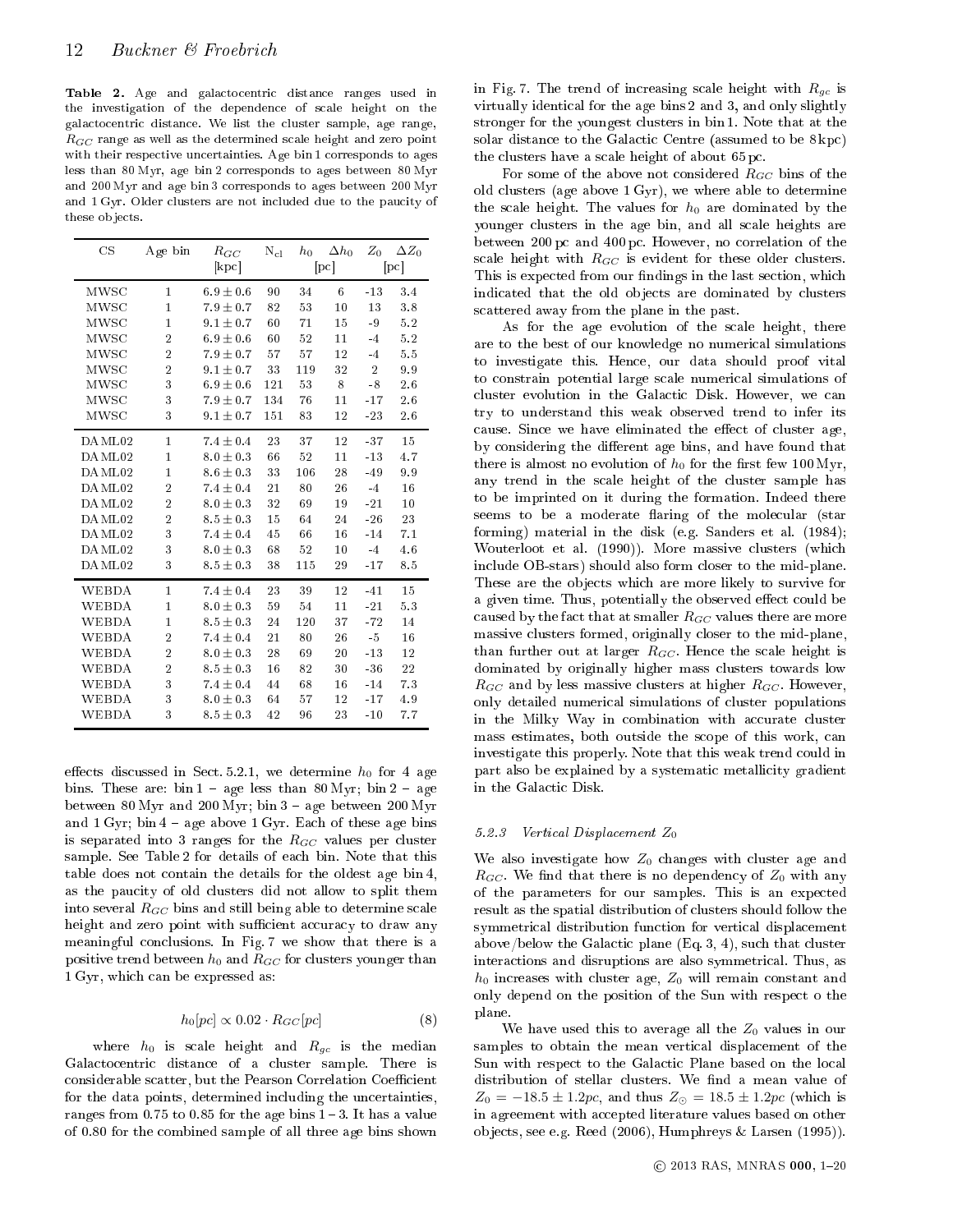#### 6 CONCLUSIONS

We aim to study the temporal and spatial evolution of the scale height of star clusters in the Galactic Plane.

In a first step we successfully determined ages of 298 clusters from the FSR list by (Froebrich et al. 2007) by fitting isochrones. We used our automatically determined distances and reddening values from Buckner & Froebrich (2013) as starting points. Our FSR sub-sample is dominated by old ob je
ts (age > 500 Myr) with distan
es between 1.5 kp and 2 kp
. The distan
es and extin
tion values obtained by the isochrone fitting and our purely automatic method based on NIR photometry (Bu
kner & Froebri
h 2013) show a good orrelation with Pearson Correlation Coefficients of 0.89 and 0.95, respectively.

We have developed a novel method to determine the s
ale height and verti
al zero point of luster distributions using models and Kolmogorow-Smirnov tests. This significantly lessens the restraint on the sample size and allows us to measure scale heights with 25 % accuracy for cluster samples as small as 38 objects. At the same time we are able to infer the sample zero point within 8.5 p
. For larger samples these errors can be significantly reduced.

To investigate the temporal evolution of luster s
ale height we investigated homogeneously sele
ted sub-samples of star lusters from four large star luster atalogues (MWSC (Kharchenko et al. 2013), DAML02 (Dias et al. 2002), WEBDA, FSR (Froebri
h et al. 2007)). The sele
ted sub-sample of the FSR list is too small to be in
luded in our subsequent analysis. We find that most of our results are independent of the luster atalogue, despite their very different criteria for cluster inclusion and parameter estimation. As expe
ted, the MWSC atalogue in ombination with our novel s
ale height determination method, provides the best 'time resolution' for our investigation.

We find that star clusters are formed (age  $1 \,\mathrm{Myr}$ ) with a s
ale height of 40 p
. This is the same as what has been found for OB-stars (Reed 2000; Elias et al. 2006), demonstrating the link of massive and lustered star formation. For the next 1 Gyr the s
ale height of the surviving lusters only marginally increases by about 10 pc per  $dex$  in age until it rea
hes about 75 p
. The data are in agreement with no evolution of  $h_0$  for the first few 100 Myr.

Fom 1 Gyr onwards the s
ale height of the surviving cluster population increases significantly faster with about  $880 \,\mathrm{pc}$  per dex in age. The reason for this is most likely that the old cluster sample is dominated by objects which have been scattered by one or more interactions with Giant Molecular Clouds into orbits away from the Galactic Plane. Clusters that do not undergo su
h a violent event will stay close to the plane, and not survive to ages of several Gyr. This is markedly different to the behaviour of the stellar component in the Galactic Disk.

We further find a weak age-independent trend of cluster scale height with distance from the Galactic Centre. This might be aused by the mass dependen
e of the formation of stellar lusters in the disk or a metalli
ity gradient. No significant temporal or spatial variations of the zero point of the luster distribution have been found. Based on the luster distribution we estimate that the Sun has a position

A detailed understanding of the here presented observational eviden
e an however only be a
hieved with numeri
al simulations of the evolution of luster samples in the Galactic Disk. Furthermore, more accurate observational cluster parameters, such as distances from GAIA, larger complete samples of clusters, as well as accurate mass estimates for them will ertainly aid our understanding of how the dissolution of clusters over time contributes to the stellar ontent of the thin and thi
k disk of the Galaxy.

#### ACKNOWLEDGEMENTS

We would like to thank H. Baumgardt for his omments. A.S.M. Buckner acknowledges a Science and Technology Facilities Council studentship and a University of Kent scholarship. This publication makes use of data products from the Two Micron All Sky Survey, which is a joint project of the University of Massachusetts and the Infrared Pro
essing and Analysis Center/California Institute of Technology, funded by the National Aeronautics and Space Administration and the National Science Foundation. This resear
h has made use of the WEBDA database, operated at the Institute for Astronomy of the University of Vienna. This publication makes use of data products from the Wide-field Infrared Survey Explorer, which is a joint project of the University of California, Los Angeles, and the Jet Propulsion Laboratory/California Institute of Technology, funded by the National Aeronauti
s and Spa
e Administration.

#### REFERENCES

- Bastian N., 2011, in Stellar Clusters and Asso
iations: A RIA Workshop on Gaia Cluster Disruption: From Infant Mortality to Long Term Survival. pp 85-97
- Bica E., Bonatto C., Camargo D., 2008, Monthly Notices of the RAS, 385, 349
- Bonatto C., Bi
a E., 2007, Monthly Noti
es of the RAS, 377, 1301
- Bonatto C., Bi
a E., 2008, Astronomy and Astrophysi
s, 491, 767
- Bonatto C., Bi
a E., Girardi L., 2004, Astronomy and Astrophysi
s, 415, 571
- Bonatto C., Kerber L. O., Bi
a E., Santiago B. X., 2006, Astronomy and Astrophysi
s, 446, 121
- Boutloukos S. G., Lamers H. J. G. L. M., 2003, Monthly Noti
es of the RAS, 338, 717
- Bu
kner A. S. M., Froebri
h D., 2013, Monthly Noti
es of the RAS, 436, 1465
- Camargo D., Bonatto C., Bi
a E., 2010, Astronomy and Astrophysi
s, 521, A42
- Corradi R. L. M., S
hwarz H. E., 1995, Astronomy and Astrophysi
s, 293, 871
- Davies B., Figer D. F., Kudritzki R.-P., Ma
Kenty J., Na jarro F., Herrero A., 2007, Astrophysi
al Journal, 671, 781
- Dehnen W., Binney J. J., 1998, Monthly Noti
es of the RAS, 298, 387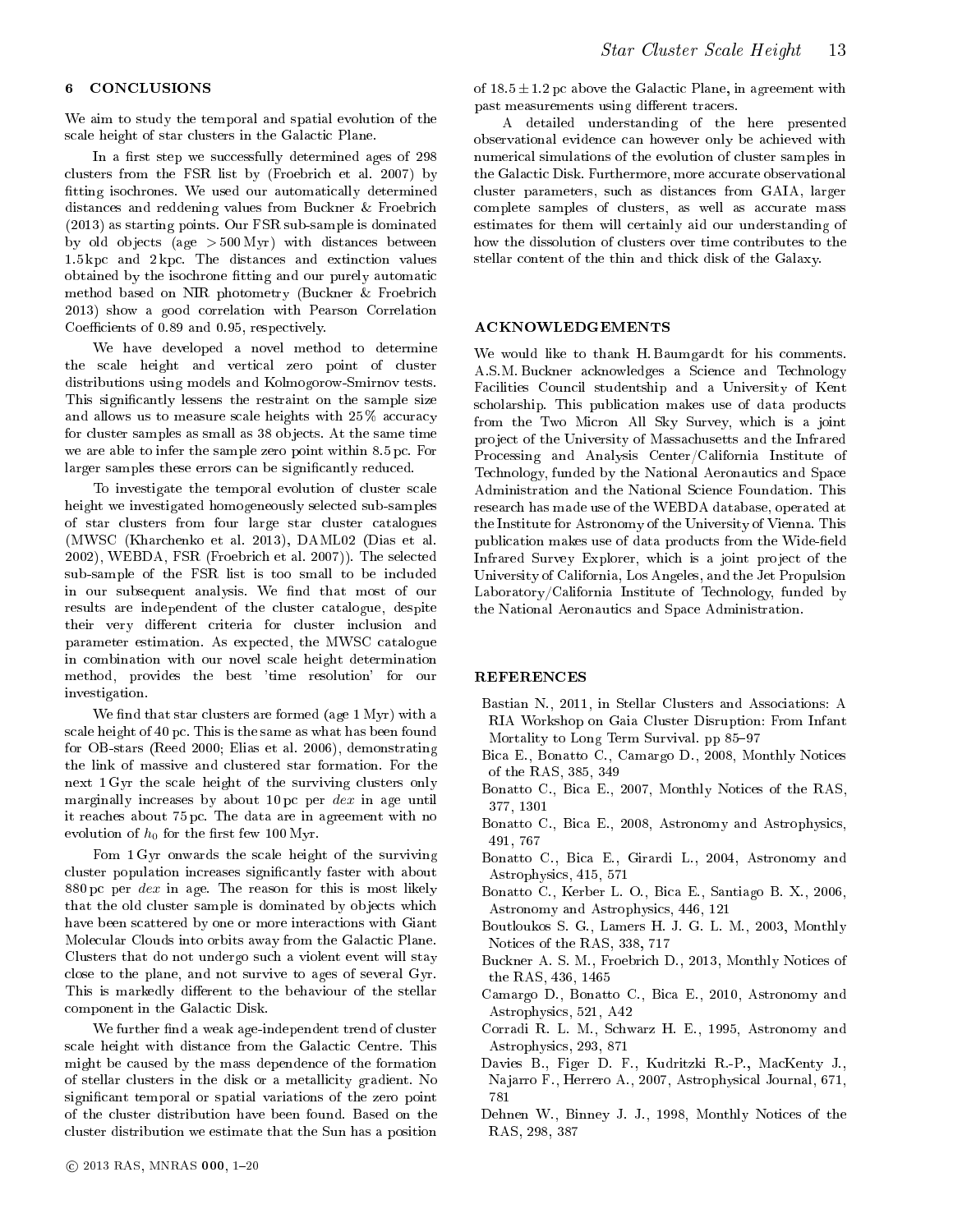- Dias W. S., Alessi B. S., Moitinho A., Lépine J. R. D., 2002, Astronomy and Astrophysi
s, 389, 871
- Drimmel R., Cabrera-Lavers A., López-Corredoira M., 2003, Astronomy and Astrophysi
s, 409, 205
- Elias F., Alfaro E. J., Cabrera-Caño J., 2006, Astronomi
al Journal, 132, 1052
- Froebri
h D., S
hmeja S., Samuel D., Lu
as P. W., 2010, Monthly Noti
es of the RAS, 409, 1281
- Froebrich D., Scholz A., 2013, Monthly Notices of the RAS, 436, 1116
- Froebri
h D., S
holz A., Raftery C. L., 2007, Monthly Noti
es of the RAS, 374, 399
- Gieles M., 2009, in Star clusters: basic galactic building blo
ks throughout time and spa
e Vol. 5 of Pro
eedings of the International Astronomi
al Union, Star luster disruption. pp  $69-80$
- Gieles M., Lamers H. J. G. L. M., Baumgardt H., 2008, in Vesperini E., Giersz M., Sills A., eds, IAU Symposium Vol. 246 of IAU Symposium, Star Cluster Life-times: Dependen
e on Mass, Radius and Environment. pp  $171 - 175$
- Goodwin S. P., Bastian N., 2006, Monthly Noti
es of the RAS, 373, 752
- Humphreys R. M., Larsen J. A., 1995, Astronomi
al Journal, 110, 2183
- Khar
henko N. V., Piskunov A. E., S
hilba
h E., Röser S., S
holz R.-D., 2013, Astronomy and Astrophysi
s, 558, A53
- Lada C. J., Lada E. A., 2003, Annual Review of Astron and Astrophysi
s, 41, 57
- Lamers H. J. G. L. M., Gieles M., 2006, Astronomy and Astrophysi
s, 455, L17
- Lamers H. J. G. L. M., Gieles M., Bastian N., Baumgardt H., Khar
henko N. V., Portegies Zwart S., 2005, Astronomy and Astrophysi
s, 441, 117
- Lejeune T., Schaerer D., 2001, Astronomy and Astrophysi
s, 366, 538
- Marshall D. J., Robin A. C., Reylé C., S
hultheis M., Picaud S., 2006, Astronomy and Astrophysics, 453, 635
- Mermilliod J.-C., 1995, in Egret D., Albre
ht M. A., eds, Information and On-Line Data in Astronomy Vol. 203 of Astrophysi
s and Spa
e S
ien
e Library, The database for galactic open clusters (BDA).. pp 127-138
- Peacock J. A., 1983, Monthly Notices of the RAS, 202, 615
- Piskunov A. E., Kharchenko N. V., Röser S., Schilbach E., Scholz R.-D., 2006, Astronomy and Astrophysics, 445, 545
- Reed B. C., 2000, Astronomi
al Journal, 120, 314
- Reed B. C., 2006, Journal of the Royal Astronomi
al Society of Canada, 100, 146
- Sanders D. B., Solomon P. M., Scoville N. Z., 1984, Astrophysi
al Journal, 276, 182
- Siess L., Dufour E., Forestini M., 2000, Astronomy and Astrophysi
s, 358, 593
- Skrutskie M. F., Cutri R. M., Stiening R., Weinberg M. D., S
hneider S., Carpenter J. M., Bei
hman C., Capps R., 2006, Astronomi
al Journal, 131, 1163
- Wegg C., Phinney E. S., 2012, Monthly Noti
es of the RAS, 426, 427
- Wouterloot J. G. A., Brand J., Burton W. B., Kwee K. K., 1990, Astronomy and Astrophysi
s, 230, 21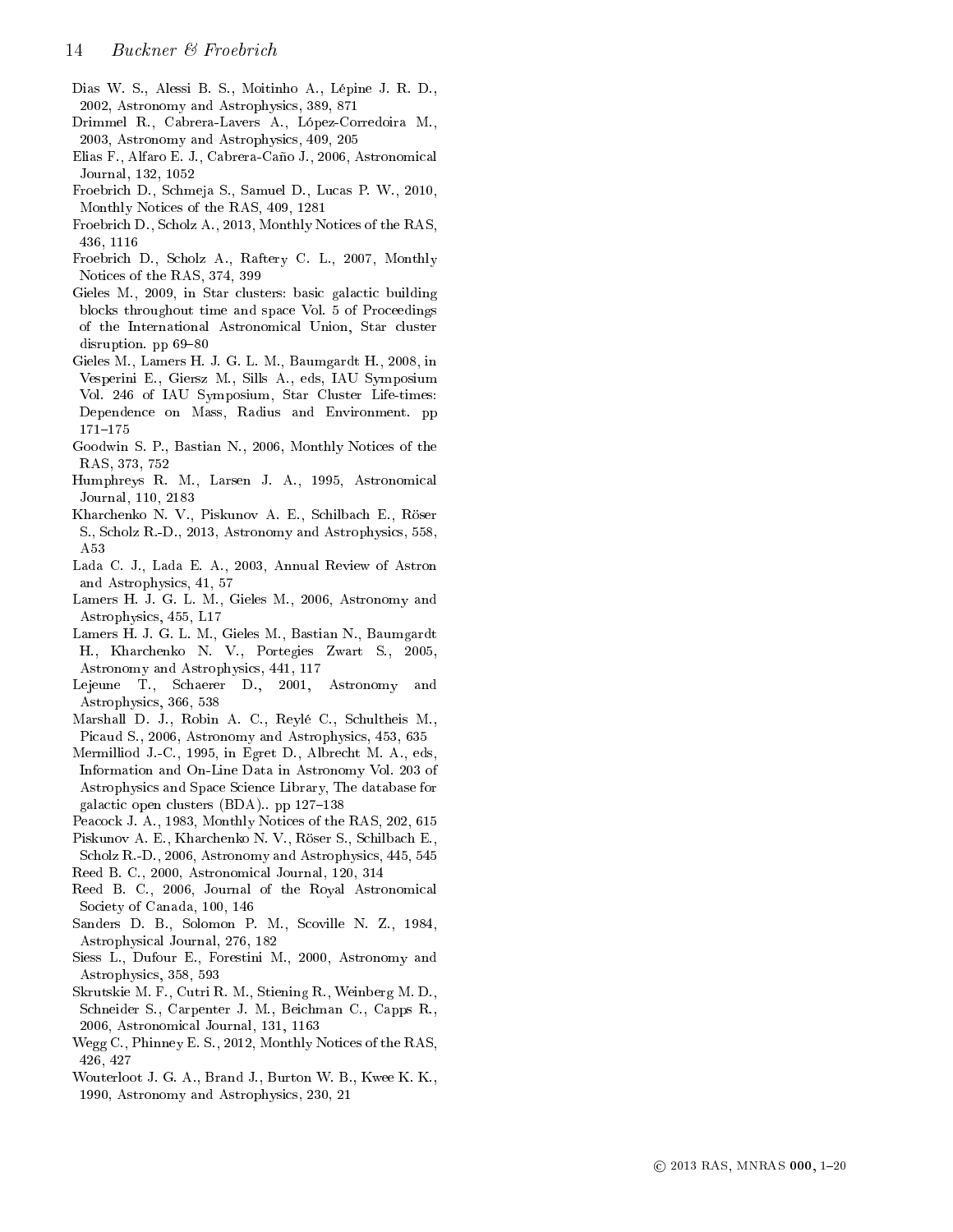#### APPENDIX A: FSR CLUSTER PROPERTY TABLE

Table A1: Summary table of the FSR luster properties determined with our isochrone-fitting pipeline (the full table will be published online only). The table lists the FSR ID number, the cluster type (known open cluster or new cluster candidate), cluster class (PMS or OC), Paper I  $(D^{P_1})$ , our pipeline  $(D^{P_2})$  and uncertainty  $(\Delta D^{P_2})$ ; the H-band extinction values calculated from  $H - K$  excess using our photometric method in Paper I  $(A_H^{P1})$ , our pipeline  $(A_H^{P2})$  and uncertainty  $(\Delta A_H^{P2})$ ; the age in  $\log(age/yr)$  and uncertainty  $(\Delta \log(age/yr))$ . Note that  $\Delta A^{P2}_H$  and  $\Delta \log(age/yr)$  are only the statistical variations of the three isochrone fits and do not account for systematical uncertainties due to the use of solar metallicity isochrones.

| <b>FSR</b> | Type           | <b>Class</b>    | 1         | $\overline{\mathbf{b}}$ | $D^{P1}$ | $D^{P2}$ | $\Delta D^{P2}$ | $A_H^{P1}$ | $A_H^{P2}$ | $\Delta A^{P2}_H$ | Age                 | $\overline{\Delta \text{Age}}$ |
|------------|----------------|-----------------|-----------|-------------------------|----------|----------|-----------------|------------|------------|-------------------|---------------------|--------------------------------|
| ID         |                |                 | [deg]     | [deg]                   | [kpc]    | [kpc]    | [kpc]           | [mag]      | [mag]      | [mag]             | $\log(age/yr)$      | $\log(age/yr)$                 |
| 0032       | Known          | $\overline{OC}$ | 9.28      | $-2.53$                 | 2.8      | 1.70     | 0.00            | 0.21       | 0.22       | 0.00              | 9.10                | 0.00                           |
| 0045       | Known          | OC              | 12.87     | $-1.32$                 | $2.2\,$  | 2.60     | $0.00\,$        | 0.20       | 0.32       | $0.00\,$          | 8.50                | $0.00\,$                       |
| 0071       | Known          | OC              | 23.89     | $-2.91$                 | $1.9\,$  | 2.00     | 0.21            | 0.21       | 0.29       | 0.02              | 7.60                | $0.17\,$                       |
| 0074       | Known          | OC              | 25.36     | $-4.31$                 | $3.5\,$  | 5.30     | 0.00            | $0.18\,$   | $\rm 0.02$ | $0.00\,$          | 9.50                | $0.00\,$                       |
| 0082       | Known          | OC              | 27.31     | $-2.77$                 | $1.1\,$  | 1.60     | 0.07            | 0.09       | 0.14       | 0.03              | 8.60                | $0.09\,$                       |
| 0089       | ${\hbox{New}}$ | OC              | 29.49     | $-0.98$                 | $4.5\,$  | 6.50     | 0.07            | 1.53       | $1.50\,$   | $0.00\,$          | 8.50                | 0.03                           |
| 0101       | New            | OC              | $35.15\,$ | 1.75                    | $3.2\,$  | 1.60     | 0.00            | 1.07       | $1.05\,$   | $0.00\,$          | 9.20                | $0.00\,$                       |
| 0109       | Known          | OC              | 37.17     | $2.62\,$                | $1.7\,$  | 1.50     | 0.03            | $\rm 0.52$ | $0.59\,$   | $0.01\,$          | $9.00\,$            | $0.00\,$                       |
| 0111       | Known          | OC              | 38.66     | $-1.64$                 | $2.0\,$  | 1.80     | 0.00            | 0.19       | 0.30       | $0.00\,$          | $8.80\,$            | $0.00\,$                       |
| 0113       | Known          | OC              | 39.10     | $-1.68$                 | 1.6      | 2.10     | 0.07            | 0.29       | 0.39       | 0.04              | $8.60\,$            | $0.18\,$                       |
| 0115       | Known          | OC              | 40.35     | $-0.70$                 | 2.4      | 2.20     | 0.00            | 0.80       | $1.10\,$   | $0.00\,$          | 7.10                | $0.00\,$                       |
| 0122       | Known          | OC              | 45.70     | $-0.12$                 | 2.1      | 2.30     | 0.30            | 0.64       | 0.74       | $0.02\,$          | 8.60                | $0.12\,$                       |
| 0124       | New            | OC              | 46.48     | $2.65\,$                | 3.7      | $1.10\,$ | 0.00            | 0.48       | $0.45\,$   | $0.00\,$          | $\boldsymbol{9.30}$ | $0.00\,$                       |
| 0127       | Known          | OC              | $48.89\,$ | $-0.94$                 | 2.6      | $2.90\,$ | 0.18            | $0.60\,$   | 0.64       | $0.01\,$          | $8.20\,$            | $0.02\,$                       |
| 0133       | New            | OC              | $51.12\,$ | $-1.17$                 | $4.2\,$  | 2.40     | 0.18            | 0.87       | 0.99       | 0.03              | 8.70                | 0.09                           |
| 0138       | Known          | OC              | $53.22\,$ | $3.34\,$                | $2.5\,$  | 3.10     | 0.07            | $\rm 0.36$ | $0.41\,$   | $0.01\,$          | 9.10                | $0.09\,$                       |
| 0144       | Known          | OC              | 56.34     | $-4.69$                 | $1.9\,$  | 1.70     | 0.20            | $\rm 0.02$ | $\rm 0.05$ | 0.03              | 7.80                | $0.10\,$                       |
| 0154       | New            | OC              | 60.00     | $-1.08$                 | $3.2\,$  | 3.90     | 0.00            | 0.54       | $0.55\,$   | $0.00\,$          | $8.60\,$            | $0.13\,$                       |
| 0157       | New            | OC              | 62.02     | $-0.70$                 | $2.2\,$  | 1.10     | 0.00            | 0.58       | 0.65       | 0.00              | 6.80                | $0.00\,$                       |
| 0167       | New            | OC              | 65.16     | $-2.41$                 | 2.4      | 1.60     | 0.15            | 0.42       | 0.43       | 0.03              | 8.70                | $0.12\,$                       |
| 0168       | Known          | OC              | 65.53     | $-3.97$                 | $1.4\,$  | 1.00     | 0.05            | 0.09       | $0.09\,$   | $0.00\,$          | 8.60                | $0.03\,$                       |
| 0169       | Known          | <b>PMS</b>      | 65.69     | 1.18                    | $2.5\,$  | 2.40     | 0.00            | 0.08       | 0.36       | $0.00\,$          | 7.60                | $0.00\,$                       |
| 0177       | Known          | OC              | 67.64     | 0.85                    | 3.1      | $2.80\,$ | 0.00            | 0.15       | $0.30\,$   | 0.00              | 9.20                | $0.00\,$                       |
| 0186       | Known          | OC              | 69.97     | 10.91                   | $2.0\,$  | 4.10     | 0.00            | 0.25       | 0.12       | $0.00\,$          | $\boldsymbol{9.50}$ | $0.00\,$                       |
| 0187       | Known          | OC              | 70.31     | 1.76                    | 4.5      | 5.20     | 0.00            | 0.34       | 0.29       | 0.00              | 8.70                | $0.00\,$                       |
| 0188       | ${\hbox{New}}$ | OC              | 70.65     | 1.74                    | $8.3\,$  | 10.50    | 1.00            | 0.69       | $\rm 0.62$ | $\rm 0.02$        | 8.60                | $0.05\,$                       |
| 0190       | ${\hbox{New}}$ | OC              | 70.73     | $\rm 0.96$              | $10.2\,$ | 11.60    | 0.00            | $1.31\,$   | 1.26       | $0.00\,$          | $8.80\,$            | $0.00\,$                       |
| 0191       | ${\hbox{New}}$ | OC              | 70.99     | 2.58                    | $3.8\,$  | 2.40     | 0.37            | $0.56\,$   | 0.59       | 0.04              | 8.50                | $0.18\,$                       |
| 0195       | ${\hbox{New}}$ | <b>PMS</b>      | 72.07     | $-0.99$                 | 4.1      | 1.90     | 0.00            | 0.99       | 1.15       | $0.00\,$          | $7.60\,$            | $0.00\,$                       |
| 0197       | New            | OC              | 72.16     | 0.30                    | 3.7      | 1.80     | 0.00            | 0.62       | 0.70       | 0.00              | 8.90                | $0.00\,$                       |
| 0202       | Known          | OC              | 73.99     | 8.49                    | $1.5\,$  | 1.80     | 0.10            | 0.02       | 0.07       | 0.00              | 9.20                | $0.05\,$                       |
| 0205       | Known          | OC              | 75.24     | $-0.67$                 | $6.9\,$  | 7.60     | 0.00            | 1.45       | 1.40       | 0.00              | 8.50                | $0.00\,$                       |
| 0207       | Known          | <b>PMS</b>      | 75.38     | 1.30                    | $2.0\,$  | 1.40     | 0.00            | $\rm 0.03$ | $0.30\,$   | $0.00\,$          | $7.00\,$            | $0.00\,$                       |
| 0208       | Known          | OC              | 75.70     | 0.99                    | 3.2      | 3.40     | 0.20            | 0.42       | 0.56       | $0.02\,$          | 8.20                | $0.12\,$                       |
| 0214       | New            | OC              | 77.71     | 4.18                    | 5.8      | 6.50     | 0.00            | 0.29       | 0.23       | $0.01\,$          | 8.90                | $0.05\,$                       |
| 0216       | Known          | OC              | 78.01     | $-3.36$                 | 1.7      | 1.40     | 0.06            | $0.10\,$   | 0.16       | $\rm 0.02$        | 8.90                | $0.08\,$                       |
| 0218       | Known          | OC              | 78.10     | 2.79                    | 2.7      | 1.00     | 0.00            | 0.37       | 0.38       | $0.00\,$          | 7.40                | $0.00\,$                       |
| 0231       | Known          | OC              | 79.57     | 6.83                    | $1.3\,$  | 1.30     | 0.06            | $-0.00$    | 0.05       | $\rm 0.02$        | 8.80                | $0.03\,$                       |
| 0233       | Known          | OC              | 79.87     | $-0.93$                 | 3.4      | 1.60     | 0.10            | 1.23       | 1.30       | $0.00\,$          | 9.00                | $0.05\,$                       |
| 0257       | ${\hbox{New}}$ | OC              | $83.13\,$ | 4.84                    | $2.8\,$  | 2.30     | 0.00            | 0.26       | 0.24       | 0.00              | 9.50                | $0.00\,$                       |
| 0267       | Known          | OC              | 85.68     | $-1.52$                 | $2.0\,$  | 2.10     | 0.00            | 0.36       | 0.38       | 0.03              | $8.80\,$            | $0.10\,$                       |
| 0268       | Known          | OC              | 85.90     | $-4.14$                 | 3.6      | 3.10     | 0.40            | 0.43       | $0.37\,$   | $0.01\,$          | 9.10                | 0.15                           |
| 0275       | New            | OC              | 87.20     | $0.97\,$                | 5.1      | 2.40     | $0.00\,$        | 0.52       | $0.40\,$   | $0.00\,$          | $9.30\,$            | $0.00\,$                       |
| 0276       | New            | OС              | 87.32     | 5.75                    | 7.4      | 7.10     | 0.00            | 0.62       | 0.75       | 0.00              | 8.60                | 0.00                           |
|            |                |                 |           |                         |          |          |                 |            |            |                   |                     | Continued on next page         |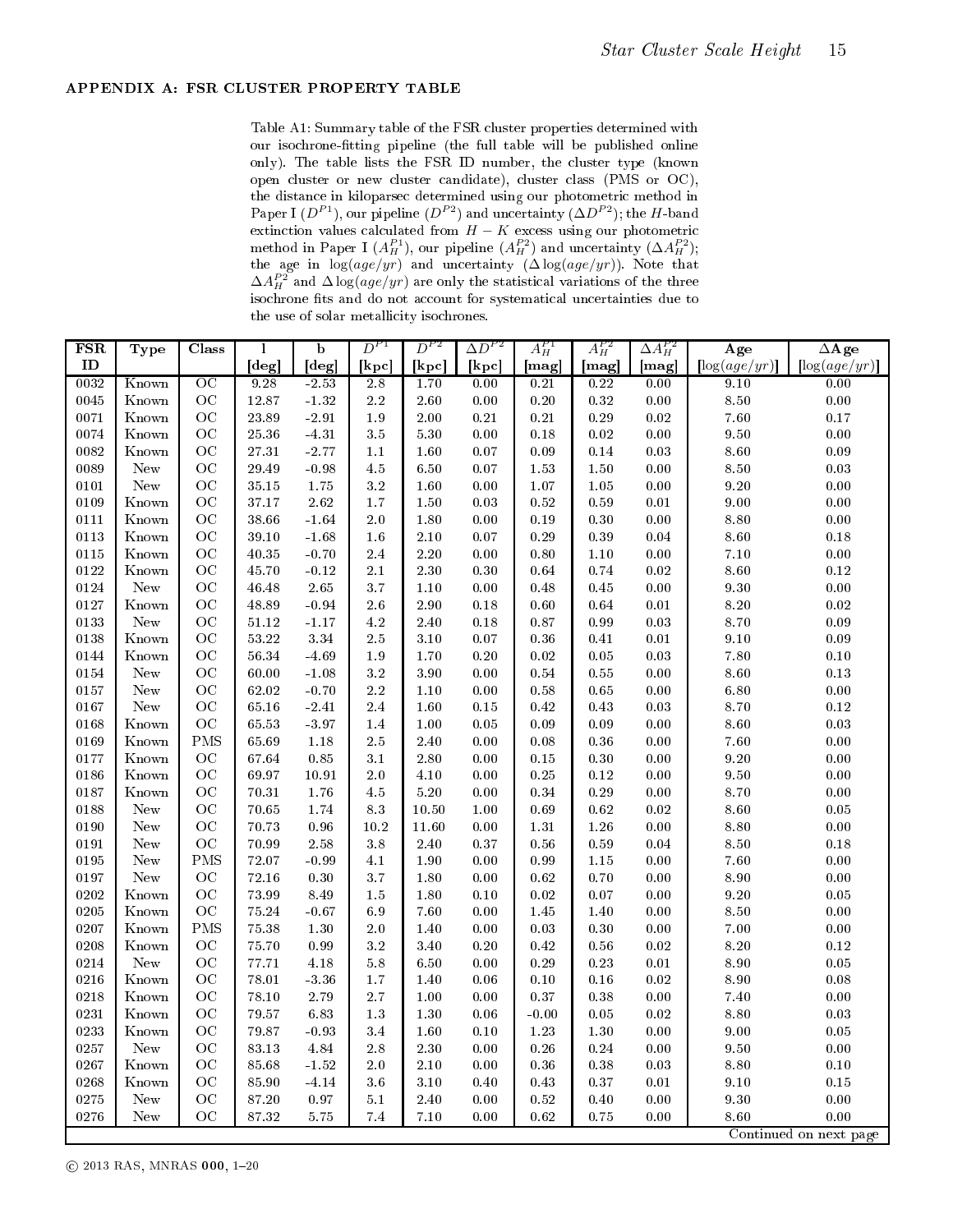| <b>FSR</b> | <b>Type</b>            | Class           | 1          | b        | $D^{P1}$   | $D^{P2}$         | $\Delta D^{P2}$ | $A_H^{P1}$ | $A_H^{P2}$ | $\Delta A_H^{P2}$ | $\overline{\rm Age}$ | $\Delta$ Age                 |
|------------|------------------------|-----------------|------------|----------|------------|------------------|-----------------|------------|------------|-------------------|----------------------|------------------------------|
| ID         |                        |                 | [deg]      | [deg]    | [kpc]      | $[\mathrm{kpc}]$ | [kpc]           | [mag]      | [mag]      | [mag]             | $\log(age/yr)$       | $\lceil \log(age/yr) \rceil$ |
| 0280       | Known                  | $\overline{OC}$ | 88.24      | 0.26     | 4.5        | 4.10             | 0.00            | 0.43       | 0.49       | 0.00              | 9.00                 | 0.00                         |
| 0282       | New                    | OC              | 88.75      | 1.05     | $2.6\,$    | 2.70             | 0.00            | 0.45       | 0.56       | $0.02\,$          | $8.80\,$             | 0.09                         |
| 0285       | Known                  | OC              | 89.62      | $-0.39$  | 2.4        | $2.50\,$         | $0.00\,$        | $0.22\,$   | $0.31\,$   | $0.02\,$          | $8\ 50$              | $0.06\,$                     |
| 0286       | Known                  | OC              | 89.98      | $-2.73$  | 1.8        | 1.80             | 0.06            | 0.09       | 0.18       | 0.01              | 8.90                 | 0.06                         |
| 0293       | New                    | OC              | 91.03      | -2.75    | $2.3\,$    | 1.40             | 0.00            | 0.06       | $0.15\,$   | 0.00              | $8.30\,$             | 0.00                         |
| 0294       | New                    | OC              | 91.27      | $2.34\,$ | 2.7        | 1.60             | $0.24\,$        | 0.48       | $0.49\,$   | $0.06\,$          | $7.60\,$             | $0.32\,$                     |
| 0301       | Known                  | <b>PMS</b>      | 93.04      | 1.80     | 4.0        | $2.00\,$         | 0.00            | 0.71       | $1.00\,$   | $0.00\,$          | $7.50\,$             | 0.00                         |
| 0309       | $\operatorname{Known}$ | OC              | 94.42      | 0.19     | 1.7        | 1.60             | 0.09            | 0.18       | 0.30       | $0.02\,$          | $8.20\,$             | $0.06\,$                     |
| 0320       | New                    | OC              | 96.38      | 1.24     | $2.3\,$    | 1.40             | $0.15\,$        | $0.15\,$   | 0.16       | $0.03\,$          | $7.40\,$             | $0.20\,$                     |
| 0327       | Known                  | OC              | 97.34      | $0.45\,$ | 3.1        | 1.90             | $0.00\,$        | 0.43       | $0.42\,$   | 0.00              | $7.90\,$             | 0.00                         |
| 0336       | New                    | OC              | 99.09      | $0.96\,$ | 2.5        | 2.30             | $0.12\,$        | 0.37       | $\rm 0.52$ | $0.02\,$          | $7.30\,$             | $0.38\,$                     |
| 0342       | New                    | OC              | 99.76      | $-2.21$  | $2.5\,$    | $2.50\,$         | 0.23            | 0.22       | $0.18\,$   | $0.02\,$          | $8.90\,$             | 0.03                         |
| 0343       | Known                  | OC              | 99.96      | $-2.69$  | 2.1        | $2.30\,$         | 0.10            | 0.04       | $0.07\,$   | 0.01              | $8.80\,$             | 0.06                         |
| 0348       | Known                  | OC              | 101.37     | $-1.86$  | 2.0        | $2.10\,$         | 0.00            | $-0.01$    | $0.01\,$   | 0.01              | $9.00\,$             | $\rm 0.03$                   |
| 0349       | Known                  | OC              | 101.41     | $-0.60$  | $3.2\,$    | $3.20\,$         | $0.00\,$        | $0.20\,$   | 0.19       | $0.02\,$          | $8.80\,$             | 0.03                         |
| 0352       | Known                  | OC              | 102.69     | $0.80\,$ | 2.7        | 1.80             | $0.15\,$        | $0.06\,$   | $0.35\,$   | 0.03              | $7.60\,$             | $0.19\,$                     |
| 0358       | New                    | OC              | 103.35     | $2.21\,$ | 9.9        | 10.60            | 0.12            | 1.08       | $1.00\,$   | 0.03              | $8.70\,$             | $0.02\,$                     |
| 0363       | Known                  | OC              | 104.05     | 0.92     | 2.9        | $2.90\,$         | 0.00            | 0.23       | 0.18       | $0.00\,$          | $9.10\,$             | 0.00                         |
| 0373       | Known                  | OC              | 105.35     | $9.50\,$ | 2.2        | $2.20\,$         | 0.00            | 0.15       | $0.13\,$   | $0.01\,$          | $9.50\,$             | 0.00                         |
| 0375       | Known                  | OC              | 105.47     | $1.20\,$ | 2.6        | 2.60             | $0.00\,$        | 0.40       | $0.70\,$   | $0.00\,$          | $7.60\,$             | $0.00\,$                     |
| 0381       | New                    | OC              | 106.64     | $-0.39$  | $2.3\,$    | $2.20\,$         | $0.00\,$        | 0.16       | 0.16       | 0.03              | $8.80\,$             | $0.06\,$                     |
|            |                        | OC              |            |          |            |                  |                 |            |            |                   |                      |                              |
| 0382       | Known                  |                 | 106.64     | $0.36\,$ | 2.8<br>2.1 | 2.40             | 0.25            | 0.34       | $0.32\,$   | 0.03              | $8.60\,$             | $0.10\,$                     |
| 0384       | New                    | OC              | 106.75     | $-2.95$  | $3.0\,$    | $1.20\,$         | $0.00\,$        | 0.03       | $0.05\,$   | $0.00\,$          | $7.60\,$             | $0.00\,$                     |
| 0385       | New                    | OC              | 106.96     | 0.12     |            | 1.90             | 0.00            | $0.40\,$   | $\rm 0.35$ | $0.00\,$          | 9.00                 | $0.00\,$                     |
| 0388       | New                    | OC              | 107.32     | $5.13\,$ | 4.9        | $5.00\,$         | $0.23\,$        | 0.89       | $0.85\,$   | 0.01              | $8.90\,$             | $\rm 0.03$                   |
| 0392       | Known                  | OC              | 107.79     | $-1.02$  | 2.6        | $2.10\,$         | $0.20\,$        | 0.19       | $0.21\,$   | 0.01              | $8.70\,$             | $\rm 0.03$                   |
| 0395       | Known                  | OC              | 108.49     | $-2.79$  | 3.0        | $2.50\,$         | $0.21\,$        | 0.20       | 0.26       | $0.01\,$          | $7.70\,$             | $0.13\,$                     |
| 0396       | Known                  | OC              | 108.51     | $-0.38$  | 3.0        | $2.50\,$         | 0.09            | 0.40       | $0.58\,$   | 0.01              | $7\,80$              | 0.03                         |
| 0400       | Known                  | OC              | 109.13     | $1.12\,$ | 4.1        | $2.00\,$         | $0.00\,$        | 0.65       | $1.00\,$   | $0.00\,$          | $7.30\,$             | $0.00\,$                     |
| 0411       | Known                  | OC              | 110.58     | 0.14     | 2.9        | $2.10\,$         | 0.00            | 0.31       | 0.26       | $0.00\,$          | $9.00\,$             | 0.00                         |
| 0412       | Known                  | OC              | 110.70     | 0.48     | 6.8        | 6.60             | 0.00            | 0.84       | 0.78       | 0.01              | $8.90\,$             | 0.00                         |
| 0415       | Known                  | OC              | 110.92     | $0.07\,$ | 2.0        | 1.80             | $0.10\,$        | $0.18\,$   | 0.43       | 0.00              | $7.40\,$             | $0.05\,$                     |
| 0423       | New                    | OC              | 111.48     | $5.19\,$ | $3.2\,$    | $3.10\,$         | $0.12\,$        | $0.42\,$   | 0.43       | 0.03              | $9\!\cdot\!20$       | 0.03                         |
| 0430       | New                    | OC              | 112.71     | $3.22\,$ | 2.3        | 1.50             | 0.00            | 0.30       | 0.25       | 0.00              | $8.70\,$             | 0.00                         |
| 0433       | Known                  | OC              | 112.86     | $0.17\,$ | 2.3        | $1.80\,$         | $0.00\,$        | 0.09       | 0.25       | $0.00\,$          | $8.10\,$             | $0.00\,$                     |
| 0434       | Known                  | OC              | 112.86     | $-2.86$  | $2.2\,$    | $2.10\,$         | 0.00            | 0.23       | 0.25       | $0.00\,$          | $8.40\,$             | $0.03\,$                     |
| 0444       | ${\hbox{New}}$         | OC              | 114.51     | 2.63     | 2.4        | $2.20\,$         | $0.00\,$        | $0.35\,$   | 0.40       | 0.01              | $8.80\,$             | $0.07\,$                     |
| 0457       | Known                  | OC              | 116.13     | $-0.14$  | 1.9        | 1.60             | 0.12            | 0.04       | 0.09       | $0.02\,$          | $8.40\,$             | 0.09                         |
| 0458       | Known                  | OC              | 116.44     | $-0.78$  | $2.2\,$    | 1.80             | 0.06            | 0.07       | 0.14       | 0.01              | 8.00                 | 0.08                         |
| 0461       | Known                  | OC              | 116.60     | $-1.01$  | $2.7\,$    | $2.60\,$         | $0.12\,$        | $0.16\,$   | $0.16\,$   | 0.04              | $8.40\,$             | $0.23\,$                     |
| 0467       | Known                  | OC              | 117.15     | 6.49     | $3.2\,$    | $3.10\,$         | $0.00\,$        | $0.40\,$   | 0.39       | $0.02\,$          | $9.40\,$             | $0.10\,$                     |
| 0468       | Known                  | OC              | 117.22     | $5.86\,$ | $1.8\,$    | 0.80             | $0.00\,$        | $0.23\,$   | $0.32\,$   | $0.00\,$          | $9.00\,$             | $0.00\,$                     |
| 0475       | Known                  | OC              | 117.99     | $-1.30$  | $2.7\,$    | 2.70             | 0.17            | $0.20\,$   | 0.23       | $0.02\,$          | $9.10\,$             | $0.00\,$                     |
| 0480       | New                    | OC              | 118.59     | $-1.09$  | $6.0\,$    | 5.60             | $0.00\,$        | 0.65       | 0.56       | $0.01\,$          | $8.80\,$             | 0.03                         |
| 0490       | Known                  | OC              | 119.78     | $1.70\,$ | 3.6        | 1.50             | $0.00\,$        | $0.38\,$   | 0.40       | 0.01              | $9.10\,$             | 0.00                         |
| 0491       | Known                  | OC              | 119.80     | $-1.38$  | $2.0\,$    | $2.00\,$         | $0.10\,$        | $0.12\,$   | 0.11       | 0.03              | $8.80\,$             | $0.07\,$                     |
| 0493       | Known                  | OC              | 119.93     | $-0.09$  | $2.6\,$    | $2.20\,$         | $0.15\,$        | $0.05\,$   | $0.06\,$   | $0.02\,$          | $8.30\,$             | $0.09\,$                     |
| 0494       | New                    | OC              | 120.07     | 1.03     | $3.2\,$    | 2.90             | $0.00\,$        | $0.21\,$   | 0.25       | $0.02\,$          | $9.40\,$             | $0.07\,$                     |
| 0496       | ${\hbox{New}}$         | OC              | 120.26     | 1.29     | 3.4        | 1.30             | $0.20\,$        | $0.36\,$   | 0.35       | $0.00\,$          | $9.10\,$             | $0.05\,$                     |
| 0502       | Known                  | OC              | 120.88     | 0.51     | $2.2\,$    | 2.10             | $0.00\,$        | $-0.00$    | 0.17       | $0.00\,$          | $8.00\,$             | 0.00                         |
| 0512       | Known                  | OC              | 122.09     | 1.33     | $2.6\,$    | $2.20\,$         | $0.12\,$        | $0.11\,$   | $0.21\,$   | 0.03              | $8.80\,$             | 0.06                         |
| 0519       | New                    | OC              | $123.05\,$ | 1.78     | $3\,2$     | $3.30\,$         | $0.00\,$        | $0.27\,$   | $0.30\,$   | $0.00\,$          | $8\ 30$              | $0.00\,$                     |
| 0523       | ${\hbox{New}}$         | OC              | 123.59     | 5.60     | $2.2\,$    | $2.10\,$         | 0.00            | 0.22       | $0.22\,$   | 0.03              | $9.20\,$             | $0.14\,$                     |
| 0525       | Known                  | OC              | 124.01     | 1.07     | $2.3\,$    | $2.00\,$         | $0.06\,$        | $0.14\,$   | 0.23       | 0.02              | $7.90\,$             | $0.10\,$                     |
| 0528       | Known                  | OC              | 124.69     | $-0.60$  | $2.7\,$    | 2.40             | $0.12\,$        | 0.38       | 0.57       | $0.01\,$          | 7.50                 | $0.15\,$                     |
| 0529       | Known                  | OC              | 124.95     | $-1.21$  | $2.4\,$    | 1.10             | $0.07\,$        | 0.08       | $0.16\,$   | $0.01\,$          | $8.50\,$             | $0.06\,$                     |
| 0536       | New                    | OC              | 126.13     | 0.37     | $3.0\,$    | $2.20\,$         | $0.27\,$        | $0.45\,$   | $0.52\,$   | 0.04              | $8.50\,$             | $0.13\,$                     |
| 0540       | Known                  | OC              | 126.64     | $-4.38$  | 1.6        | 1.60             | 0.13            | $-0.01$    | $0.02\,$   | $0.01\,$          | $8.20\,$             | 0.03                         |

Table  $A1$  – continued from previous page

 $\odot$  2013 RAS, MNRAS 000, 1–20

Continued on next page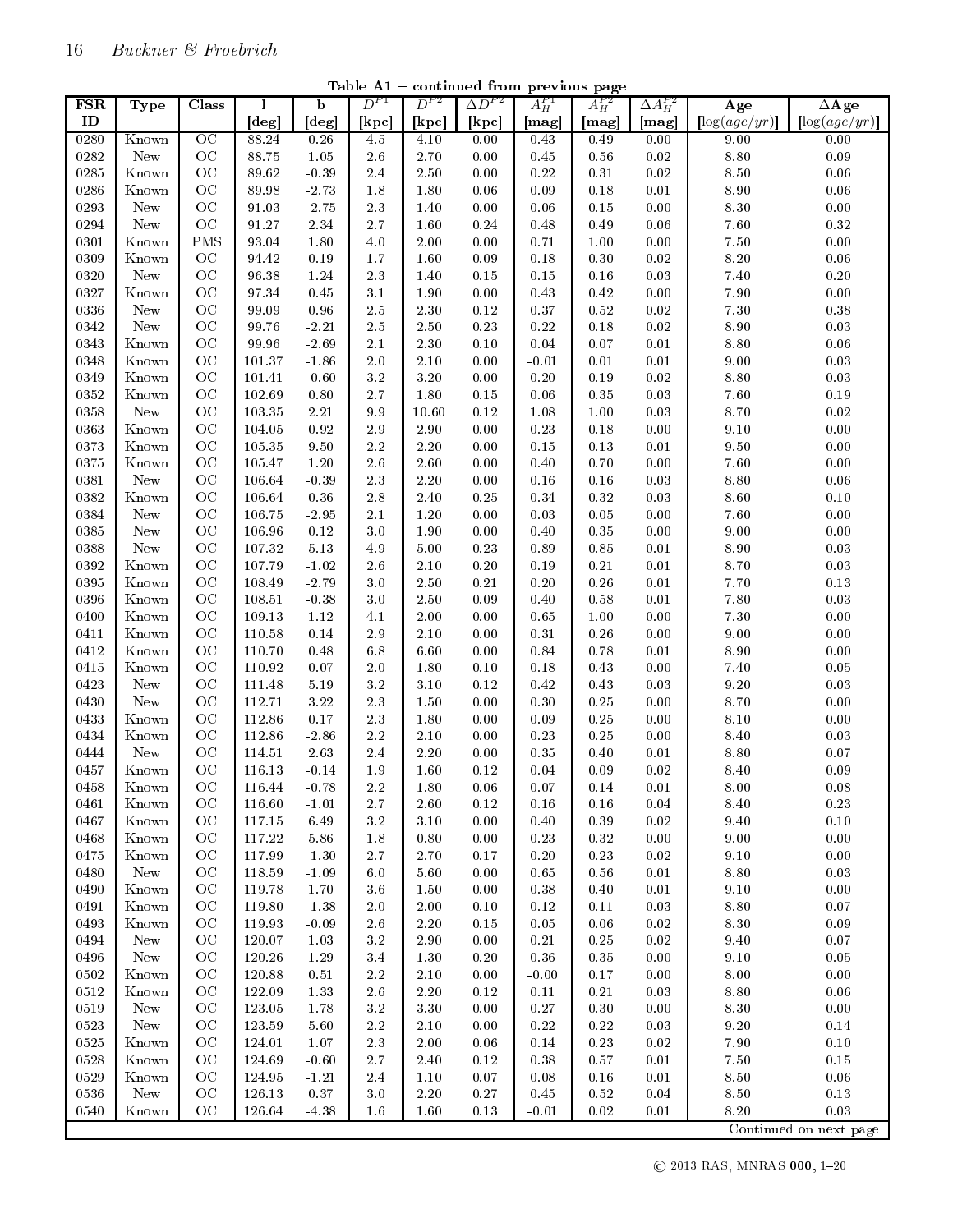Table  $A1$  – continued from previous page

| <b>FSR</b> | <b>Type</b>            | Class           | 1      | $\overline{b}$             | $D^{P1}$ | $D^{P2}$ | $\Delta D^{P2}$ | $A_H^{P1}$ | $A_H^{P2}$ | $\Delta A_H^{P2}$ | Age            | $\Delta$ Age                 |
|------------|------------------------|-----------------|--------|----------------------------|----------|----------|-----------------|------------|------------|-------------------|----------------|------------------------------|
| ID         |                        |                 | [deg]  | $\lceil \text{deg} \rceil$ | [kpc]    | [kpc]    | [kpc]           | [mag]      | [mag]      | [mag]             | $\log(age/yr)$ | $\lceil \log(age/yr) \rceil$ |
| 0542       | New                    | $\overline{OC}$ | 126.83 | 0.38                       | 4.7      | 4.40     | 0.00            | 0.52       | 0.55       | 0.01              | 9.10           | 0.09                         |
| 0543       | Known                  | $_{\rm OC}$     | 127.20 | $0.76\,$                   | $2.7\,$  | $2.40\,$ | $0.00\,$        | $0.24\,$   | 0.24       | 0.03              | $8.90\,$       | $0.12\,$                     |
| 0548       | Known                  | OC              | 127.75 | $2.09\,$                   | $3.5\,$  | $3.20\,$ | 0.03            | 0.29       | 0.32       | 0.00              | $9\!\cdot\!00$ | $0.00\,$                     |
| 0550       | Known                  | OC              | 128.03 | $-1.80$                    | 1.8      | 1.70     | 0.00            | $-0.02$    | 0.01       | $0.01\,$          | $8.10\,$       | $0.19\,$                     |
| 0552       | Known                  | OC              | 128.22 | $-1.11$                    | $2.4\,$  | $2.00\,$ | 0.00            | 0.08       | 0.17       | 0.00              | $7.80\,$       | 0.00                         |
| 0554       | Known                  | PMS             | 128.56 | 1.74                       | 2.8      | $2.00\,$ | 0.00            | 0.03       | 0.28       | 0.00              | $8\!\cdot\!00$ | $0.00\,$                     |
| 0556       | Known                  | OC              | 129.08 | $-0.35$                    | 1.8      | 1.60     | 0.00            | 0.10       | 0.23       | $0.02\,$          | $8\ 30$        | $0.09\,$                     |
| 0557       | $\operatorname{Known}$ | OC              | 129.38 | $-1.53$                    | 2.5      | $2.00\,$ | $0.15\,$        | 0.11       | 0.18       | $0.01\,$          | $8.40\,$       | $0.08\,$                     |
| 0559       | $\operatorname{Known}$ | OC              | 129.51 | $-0.96$                    | $2.1\,$  | $2.40\,$ | $0.27\,$        | 0.15       | 0.32       | $0.02\,$          | $7.20\,$       | $0.15\,$                     |
| 0563       | Known                  | $_{\rm OC}$     | 130.05 | $-0.16$                    | 4.6      | $5.10\,$ | 0.45            | $0.50\,$   | 0.41       | $0.02\,$          | $8.90\,$       | 0.06                         |
| 0567       | Known                  | <b>PMS</b>      | 130.13 | 0.38                       | $3.2\,$  | $2.20\,$ | $0.00\,$        | 0.24       | 0.35       | $0.00\,$          | $7.70\,$       | $0.00\,$                     |
| 0574       | Known                  | OC              | 132.42 | $-6.14$                    | 2.5      | $1.20\,$ | 0.06            | 0.10       | 0.13       | 0.00              | $8.50\,$       | $0.00\,$                     |
| 0585       | Known                  | $_{\rm OC}$     | 134.21 | $1.07\,$                   | $4.2\,$  | $3.60\,$ | 0.18            | 0.57       | $0.55\,$   | $0.04\,$          | $8.80\,$       | $0.19\,$                     |
| 0592       | $\operatorname{Known}$ | $_{\rm OC}$     | 135.34 | $-0.37$                    | $2.8\,$  | $1.10\,$ | $0.00\,$        | 0.27       | 0.22       | 0.00              | $6.70\,$       | $0.00\,$                     |
| 0594       | Known                  | $_{\rm OC}$     | 135.44 | $-0.49$                    | 2.8      | $2.20\,$ | 0.17            | 0.25       | 0.36       | $0.02\,$          | $9\!\cdot\!00$ | 0.03                         |
| 0598       | Known                  | <b>PMS</b>      | 135.85 | $0.27\,$                   | 1.9      | $2.20\,$ | $0.00\,$        | 0.36       | 0.60       | $0.00\,$          | $7.30\,$       | 0.00                         |
| 0599       | Known                  | OC              | 136.05 | $-1.15$                    | $2.3\,$  | $1.90\,$ | $0.12\,$        | 0.21       | 0.24       | $0.06\,$          | $8.70\,$       | $0.26\,$                     |
| 0603       | Known                  | OC              | 136.31 | $-2.63$                    | $1.9\,$  | $1.50\,$ | $0.12\,$        | 0.10       | 0.18       | 0.03              | $8.10\,$       | $0.24\,$                     |
| 0615       | Known                  | <b>PMS</b>      | 137.82 | $-1.75$                    | 2.6      | 1.90     | 0.00            | 0.29       | 0.40       | 0.00              | $7.70\,$       | $0.00\,$                     |
| 0619       | Known                  | OC              | 138.10 | $-4.75$                    | 2.5      | $1.40\,$ | 0.00            | 0.11       | 0.10       | $0.00\,$          | $9.20\,$       | 0.00                         |
| 0623       | New                    | $_{\rm OC}$     | 138.62 | $8.90\,$                   | 2.4      | $1.80\,$ | 0.00            | 0.32       | $0.26\,$   | 0.00              | $9.10\,$       | 0.00                         |
| 0624       | Known                  | OC              | 139.42 | $0.18\,$                   | 5.9      | 5.60     | 0.10            | 0.71       | 0.60       | 0.00              | $9.10\,$       | 0.03                         |
| 0636       | Known                  | PMS             | 143.34 | $-0.13$                    | 1.8      | $0.80\,$ | $0.00\,$        | 0.25       | 0.35       | 0.00              | $7.70\,$       | $0.00\,$                     |
| 0639       | Known                  | OC              | 143.78 | $-4.27$                    | $2.4\,$  | $2.10\,$ | $0.07\,$        | 0.26       | 0.35       | $0.01\,$          | $8.80\,$       | $0.00\,$                     |
| 0641       | Known                  | OC              | 143.94 | $3.60\,$                   | $2.5\,$  | 1.60     | $0.05\,$        | 0.23       | 0.35       | $0.01\,$          | $8.40\,$       | $\rm 0.05$                   |
| 0644       | $\operatorname{Known}$ | $_{\rm OC}$     | 145.11 | $-3.99$                    | 2.5      | $2.00\,$ | $0.09\,$        | $0.24\,$   | $0.21\,$   | $0.02\,$          | $8\ 30$        | $0.03\,$                     |
| 0645       | Known                  | OC              | 145.92 | $-2.99$                    | $3.2\,$  | 1.60     | 0.00            | 0.38       | 0.33       | $0.00\,$          | $7.60\,$       | 0.00                         |
| 0648       | Known                  | OC              | 146.67 | 8.92                       | $1.9\,$  | $2.50\,$ | 0.00            | 0.03       | 0.08       | $0.00\,$          | $8.90\,$       | 0.00                         |
| 0651       | Known                  | $_{\rm OC}$     | 147.08 | $-0.50$                    | $3.9\,$  | $3.50\,$ | 0.00            | 0.68       | 0.75       | 0.00              | $9.20\,$       | $0.00\,$                     |
| 0652       | Known                  | $_{\rm OC}$     | 147.52 | 5.66                       | $3.3\,$  | $3.20\,$ | 0.35            | 0.31       | $0.25\,$   | 0.00              | $9.10\,$       | $0.06\,$                     |
| 0658       | Known                  | $_{\rm OC}$     | 149.81 | $-1.01$                    | $3.6\,$  | $3.20\,$ | 0.00            | 0.57       | 0.71       | $0.04\,$          | $8.10\,$       | $0.05\,$                     |
| 0659       | $\operatorname{Known}$ | OC              | 149.85 | $0.19\,$                   | $2.7\,$  | 1.40     | 0.00            | 0.23       | 0.28       | 0.03              | $8.60\,$       | $0.10\,$                     |
| 0677       | Known                  | OC              | 154.84 | $2.49\,$                   | $3.0\,$  | $2.10\,$ | $0.20\,$        | 0.31       | 0.39       | 0.01              | $9.10\,$       | $0.03\,$                     |
| 0679       | Known                  | OC              | 155.01 | $-15.32$                   | 1.8      | 0.60     | $0.00\,$        | 0.18       | $0.20\,$   | $0.00\,$          | $8.60\,$       | 0.00                         |
| 0694       | Known                  | OC              | 158.59 | $-1.57$                    | 2.7      | $2.60\,$ | 0.13            | 0.23       | $0.29\,$   | $0.03\,$          | $8.80\,$       | $0.07\,$                     |
| 0705       | New                    | $_{\rm OC}$     | 160.71 | 4.86                       | 4.8      | $4.60\,$ | 0.35            | 0.31       | $0.20\,$   | $0.02\,$          | $8.90\,$       | $0.10\,$                     |
| 0710       | Known                  | $_{\rm OC}$     | 161.65 | $-2.01$                    | 4.0      | $3.10\,$ | 0.05            | 0.44       | 0.45       | $0.01\,$          | $9\!\cdot\!00$ | $0.00\,$                     |
| 0713       | Known                  | OC              | 162.02 | 2.39                       | 3.1      | $2.70\,$ | 0.00            | 0.27       | 0.30       | 0.00              | $9.10\,$       | 0.00                         |
| 0718       | $\operatorname{Known}$ | <b>PMS</b>      | 162.27 | $1.62\,$                   | $2.9\,$  | $2.70\,$ | 0.00            | 0.23       | 0.55       | 0.00              | $7.30\,$       | $0.00\,$                     |
| 0726       | Known                  | OC              | 162.81 | 0.66                       | $5.4\,$  | $5.00\,$ | 0.00            | $0.37\,$   | 0.30       | 0.00              | $8.80\,$       | 0.00                         |
| 0727       | New                    | OC              | 162.91 | 4.31                       | 2.9      | 1.70     | 0.19            | 0.16       | 0.21       | $0.02\,$          | $8.80\,$       | 0.09                         |
| 0728       | New                    | OC              | 162.92 | $-6.88$                    | $2.3\,$  | 1.30     | 0.00            | $0.25\,$   | $0.20\,$   | 0.00              | $9.00\,$       | $0.00\,$                     |
| 0731       | Known                  | OC              | 163.58 | $5.05\,$                   | 5.1      | 4.20     | 0.00            | $0.36\,$   | 0.30       | 0.00              | $9.30\,$       | $0.00\,$                     |
| 0755       | Known                  | OC              | 168.44 | $1.22\,$                   | $3.3\,$  | $2.80\,$ | 0.18            | 0.13       | 0.20       | 0.01              | $8.50\,$       | 0.03                         |
| 0769       | Known                  | $_{\rm OC}$     | 171.90 | $0.45\,$                   | 5.8      | 4.40     | 0.00            | 0.48       | 0.42       | 0.00              | $9.10\,$       | 0.00                         |
| 0774       | Known                  | OC              | 172.64 | 0.33                       | $2.5\,$  | 1.50     | 0.03            | $0.11\,$   | 0.22       | 0.01              | 8.70           | $0.03\,$                     |
| 0790       | New                    | $_{\rm OC}$     | 173.75 | $-5.87$                    | $3.4\,$  | $3.20\,$ | 0.00            | 0.26       | 0.18       | 0.00              | $9.20\,$       | $0.00\,$                     |
| 0792       | Known                  | OC              | 174.10 | $-8.85$                    | 2.4      | 1.90     | 0.10            | 0.14       | 0.18       | 0.02              | $8.60\,$       | $0.06\,$                     |
| 0793       | New                    | OC              | 174.44 | $-1.86$                    | 4.3      | 4.00     | 0.00            | 0.39       | 0.34       | 0.00              | $8.80\,$       | $0.00\,$                     |
| 0794       | Known                  | <b>PMS</b>      | 174.54 | 1.08                       | $2.0\,$  | 1.20     | 0.00            | 0.06       | 0.20       | 0.00              | $7.30\,$       | 0.00                         |
| 0802       | New                    | $_{\rm OC}$     | 176.17 | $6.02\,$                   | 2.6      | $2.00\,$ | 0.00            | $0.17\,$   | 0.24       | 0.00              | 8.70           | $0.00\,$                     |
| 0814       | New                    | OC              | 177.06 | $-0.41$                    | 3.1      | $1.60\,$ | 0.20            | $0.35\,$   | 0.45       | $0.03\,$          | $8\!\cdot\!00$ | $0.15\,$                     |
| 0822       | Known                  | $_{\rm OC}$     | 179.11 | $-10.46$                   | $1.8\,$  | $0.80\,$ | 0.03            | $0.10\,$   | 0.18       | $0.02\,$          | $8.60\,$       | $0.12\,$                     |
| 0825       | New                    | $_{\rm OC}$     | 179.32 | $1.26\,$                   | $3.0\,$  | 2.90     | 0.00            | 0.14       | 0.21       | 0.00              | $8.80\,$       | $0.00\,$                     |
| 0828       | New                    | OC              | 179.92 | 1.75                       | 5.7      | $5.00\,$ | 0.00            | 0.44       | 0.28       | 0.00              | 8.90           | $0.00\,$                     |
| 0829       | Known                  | $_{\rm OC}$     | 179.96 | $-0.29$                    | $2.8\,$  | 2.10     | 0.00            | $0.27\,$   | 0.21       | 0.00              | $9.20\,$       | $0.00\,$                     |
| 0847       | Known                  | $\rm OC$        | 182.74 | 0.48                       | 4.1      | 4.00     | 0.00            | 0.48       | $\rm 0.54$ | 0.01              | $9.00\,$       | $0.03\,$                     |
| 0854       | $\operatorname{Known}$ | OC              | 184.77 | $-13.51$                   | 1.7      | 1.70     | 0.00            | 0.06       | 0.06       | $0.03\,$          | $9.30\,$       | $0.12\,$                     |
|            |                        |                 |        |                            |          |          |                 |            |            |                   |                | Continued on next page       |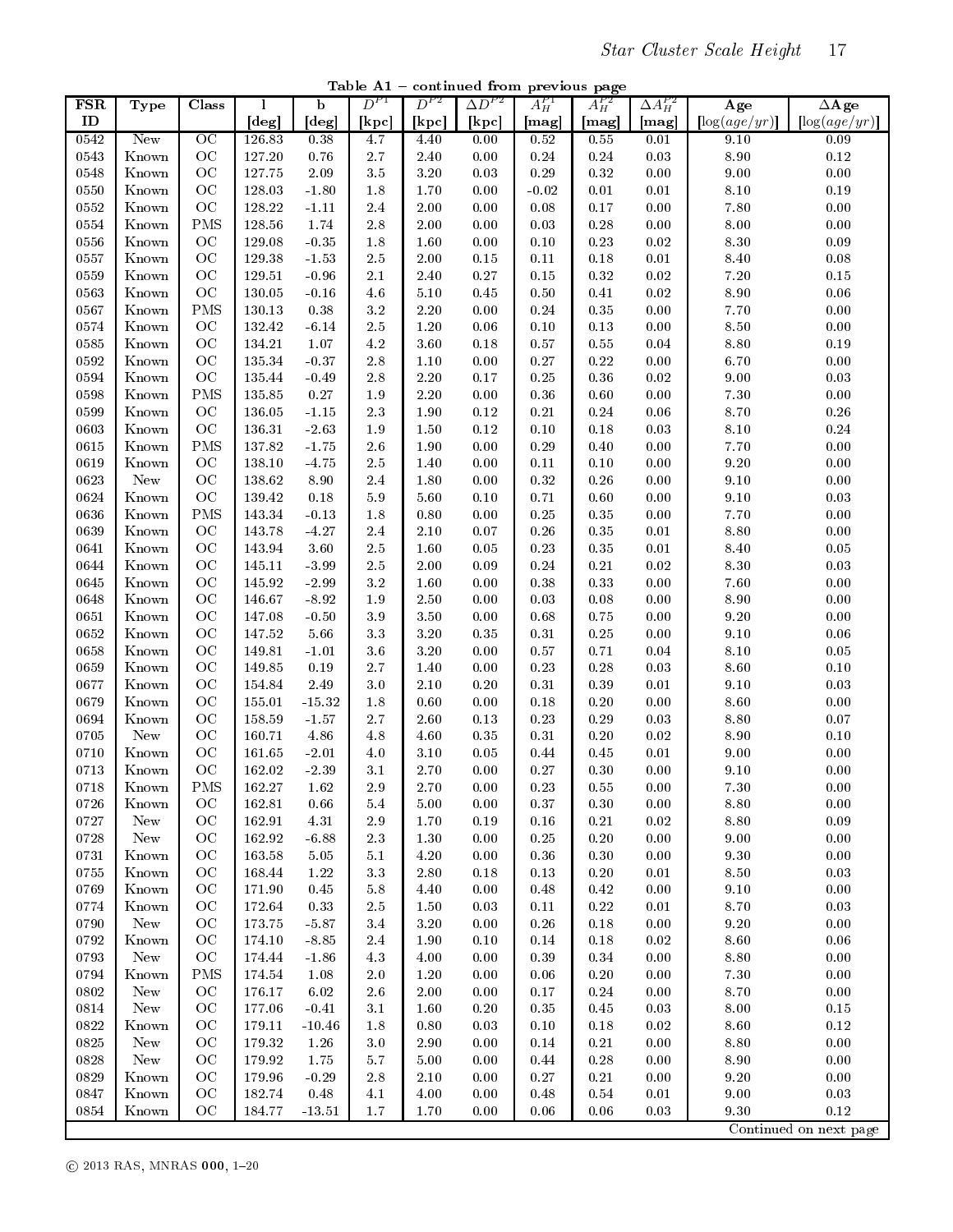| <b>FSR</b> | Type  | Class           | 1          | b                   | $D^{P1}$         | $D^{P2}$ | $\overline{\Delta D^{P2}}$ | $A_H^{P1}$ | $A^{P2}_H$ | $\Delta A_H^{P2}$ | Age                 | $\Delta$ Age   |
|------------|-------|-----------------|------------|---------------------|------------------|----------|----------------------------|------------|------------|-------------------|---------------------|----------------|
| ID         |       |                 | [deg]      | [deg]               | [kpc]            | [kpc]    | [kpc]                      | [mag]      | [mag]      | [mag]             | $\log(age/yr)$      | $\log(age/yr)$ |
| 0866       | New   | $\overline{OC}$ | 186.33     | 13.84               | $\overline{2.1}$ | 1.30     | 0.00                       | 0.01       | 0.05       | 0.00              | 9.10                | 0.00           |
| 0867       | Known | OC              | 186.37     | 1.26                | $2.5\,$          | 1.60     | $0.07\,$                   | $0.11\,$   | $0.13\,$   | 0.03              | $8.40\,$            | $0.16\,$       |
| 0870       | Known | <b>PMS</b>      | 186.61     | $0.15\,$            | 2.6              | 1.60     | $0.00\,$                   | 0.19       | $0.40\,$   | $0.00\,$          | $7.30\,$            | $0.00\,$       |
| 0872       | Known | OC              | 186.64     | 1.80                | 4.4              | $3.10\,$ | 0.00                       | 0.25       | 0.19       | 0.00              | $9.40\,$            | 0.00           |
| 0881       | New   | OC              | 188.06     | $-2.22$             | 4.6              | 4.20     | 0.00                       | 0.40       | 0.35       | 0.00              | $8.90\,$            | 0.00           |
| 0883       | New   | OC              | 188.11     | $0.15\,$            | 2.7              | $2.50\,$ | $0.00\,$                   | 0.18       | $0.26\,$   | 0.03              | $8.60\,$            | $0.10\,$       |
| 0904       | New   | PMS             | 191.03     | $-0.78$             | 3.1              | $2.00\,$ | 0.00                       | 0.34       | 0.43       | $0.00\,$          | $7.30\,$            | 0.00           |
| 0942       | New   | OC              | 195.58     | $-3.59$             | 2.9              | $2.80\,$ | 0.05                       | 0.29       | $0.36\,$   | 0.03              | $8.90\,$            | $0.10\,$       |
| 0959       | Known | OC              | 197.21     | $8.92\,$            | 2.0              | $4.10\,$ | $0.00\,$                   | $-0.02$    | 0.03       | $0.00\,$          | $8.80\,$            | $0.00\,$       |
| 0961       | Known | OC              | 197.24     | $\hbox{-}2.34$      | 3.0              | $2.90\,$ | 0.00                       | 0.13       | 0.17       | 0.01              | $8.80\,$            | 0.03           |
| 0971       | Known | OC              | 198.04     | $-5.80$             | 3.1              | 3.00     | 0.00                       | 0.25       | 0.19       | 0.00              | $9\ 40$             | 0.00           |
| 0972       | Known | OC              | 198.11     | 19.65               | $1.7\,$          | $1.50\,$ | $0.00\,$                   | $-0.01$    | $0.02\,$   | $0.00\,$          | $9\ 40$             | $0.00\,$       |
| 0973       | Known | OC              | 199.03     | $-10.38$            | $2.3\,$          | 1.70     | 0.00                       | 0.17       | $0.15\,$   | $0.00\,$          | $8.50\,$            | 0.00           |
| 0982       | Known | OC              | 201.79     | $2.11\,$            | $2.6\,$          | $2.50\,$ | $0.00\,$                   | 0.18       | $0.22\,$   | 0.01              | $9.00\,$            | $0.05\,$       |
| 0987       | New   | OC              | 202.42     | $\mbox{-}5.12$      | 3.2              | $2.00\,$ | 0.17                       | $0.21\,$   | $0.31\,$   | $0.02\,$          | $8.10\,$            | $0.18\,$       |
| 0995       | Known | OC              | 203.38     | $11.82\,$           | 1.8              | 1.80     | $0.07\,$                   | $-0.02$    | 0.03       | $0.01\,$          | 9.00                | $0.07\,$       |
| 1002       | Known | OC              | 204.37     | $-1.69$             | $2.9\,$          | 2.60     | 0.24                       | 0.13       | 0.16       | $0.02\,$          | $9.00\,$            | $0.12\,$       |
| 1037       | Known | OC              | 207.91     | 0.30                | 2.7              | 1.70     | 0.03                       | 0.08       | $0.10\,$   | $0.01\,$          | $8.60\,$            | $\rm 0.03$     |
| 1042       | Known | OC              | 208.57     | $-1.78$             | $2.5\,$          | $1.20\,$ | 0.10                       | 0.24       | $0.26\,$   | $0.02\,$          | $8.20\,$            | $0.12\,$       |
| 1055       | Known | OC              | 210.57     | $-2.10$             | $3.2\,$          | 3.10     | 0.00                       | 0.24       | 0.26       | 0.01              | $9.00\,$            | $\rm 0.03$     |
| 1059       | Known | OC              | 210.81     | $-0.24$             | $2.5\,$          | 1.60     | 0.09                       | 0.03       | 0.09       | 0.03              | $8.40\,$            | $0.19\,$       |
| 1063       | New   | OC              | 211.25     | $-3.86$             | $2.9\,$          | 1.80     | 0.00                       | $0.15\,$   | 0.18       | 0.00              | $9.10\,$            | 0.00           |
| 1070       | Known | OC              | 212.16     | $-3.43$             | 5.5              | 5.30     | $0.00\,$                   | 0.39       | $0.30\,$   | $0.02\,$          | $9.00\,$            | 0.09           |
| 1089       | Known | OC              | 213.46     | $3.30\,$            | $2.5\,$          | $2.60\,$ | 0.18                       | $-0.07$    | $0.00\,$   | $0.00\,$          | $9.00\,$            | 0.03           |
| 1101       | Known | OC              | 214.54     | $-0.85$             | 3.1              | $2.00\,$ | 0.00                       | 0.07       | 0.06       | $0.00\,$          | $\boldsymbol{9.30}$ | $0.00\,$       |
| 1104       | Known | OC              | 215.31     | $-2.27$             | 2.8              | $2.00\,$ | 0.17                       | 0.11       | 0.12       | $0.02\,$          | $8.60\,$            | 0.09           |
| 1127       | Known | OC              | 217.76     | $-0.69$             | 2.6              | 1.80     | 0.17                       | $0.10\,$   | $0.12\,$   | $0.02\,$          | $8.70\,$            | $0.00\,$       |
| 1148       | Known | OC              | 219.85     | $-2.23$             | 2.7              | 2.40     | 0.13                       | 0.08       | $0.20\,$   | 0.01              | $8.20\,$            | $0.12\,$       |
| 1165       | Known | OC              | 222.04     | $-5.31$             | 3.1              | $3.00\,$ | $0.00\,$                   | 0.18       | 0.14       | 0.01              | $9.10\,$            | $\rm 0.03$     |
| 1173       | New   | OC              | 223.29     | $-0.48$             | 3.3              | $2.10\,$ | 0.30                       | 0.17       | 0.16       | 0.04              | $8.70\,$            | $0.05\,$       |
| 1174       | Known | OC              | 223.54     | 10.09               | 2.9              | $2.80\,$ | 0.00                       | 0.15       | $0.10\,$   | $0.00\,$          | 10.00               | 0.03           |
| 1189       | Known | <b>PMS</b>      | 224.67     | 0.40                | 2.0              | $1.20\,$ | $0.00\,$                   | $-0.01$    | $0.10\,$   | $0.00\,$          | $8\!\cdot\!00$      | $0.00\,$       |
| 1206       | Known | OC              | 226.59     | $-2.30$             | $2.8\,$          | $2.70\,$ | 0.00                       | $0.12\,$   | 0.30       | 0.01              | $7.70\,$            | $0.10\,$       |
| 1214       | Known | OC              | 227.49     | $-0.56$             | 5.7              | 4.10     | 0.00                       | 0.47       | $0.36\,$   | 0.00              | $\boldsymbol{9.40}$ | 0.00           |
| 1215       | Known | OC              | 227.87     | $5.38\,$            | $2.0\,$          | $2.00\,$ | $0.00\,$                   | $-0.06$    | $0.00\,$   | $0.00\,$          | $9.10\,$            | $0.03\,$       |
| 1222       | Known | OC              | 228.95     | $4.51\,$            | $2.2\,$          | 1.60     | 0.05                       | $-0.01$    | $0.01\,$   | 0.01              | $9.20\,$            | 0.00           |
| 1230       | Known | OC              | 230.58     | $\boldsymbol{9.95}$ | 1.7              | $2.50\,$ | 0.00                       | $0.00\,$   | $0.02\,$   | $0.00\,$          | $9.20\,$            | 0.00           |
| 1231       | Known | OC              | 230.80     | $1.01\,$            | 4.9              | 1.70     | $0.00\,$                   | 0.39       | $0.28\,$   | 0.00              | $9.50\,$            | 0.00           |
| 1240       | Known | OC              | 231.80     | $-0.59$             | $3.0\,$          | 2.50     | 0.45                       | 0.19       | 0.29       | $0.05\,$          | 8.40                | 0.20           |
| 1246       | Known | OC              | $232.35\,$ | $-7.30$             | $2.1\,$          | 2.10     | 0.03                       | 0.10       | $0.17\,$   | 0.01              | $8.80\,$            | 0.00           |
| 1267       | New   | OC              | $235.48\,$ | 1.80                | $2.4\,$          | 1.90     | $0.20\,$                   | $-0.01$    | 0.05       | 0.01              | $8.90\,$            | $0.00\,$       |
| 1271       | Known | $_{\rm OC}$     | 235.99     | $5.38\,$            | $2.5\,$          | 1.70     | $0.12\,$                   | $0.12\,$   | 0.10       | 0.02              | $8.80\,$            | $0.03\,$       |
| $1272\,$   | Known | OC              | 236.06     | $-4.62$             | $3.2\,$          | 1.60     | $0.00\,$                   | 0.04       | $0.06\,$   | 0.00              | $9.20\,$            | $0.00\,$       |
| 1274       | Known | OС              | 236.28     | 0.07                | $2.2\,$          | 2.20     | $0.00\,$                   | $-0.00$    | 0.09       | 0.02              | $8.30\,$            | $0.12\,$       |
| 1284       | New   | OC              | 237.94     | $-5.08$             | $2.8\,$          | 2.20     | $0.20\,$                   | $0.11\,$   | 0.18       | 0.03              | $8.40\,$            | $0.20\,$       |
| $1288\,$   | Known | OC              | $238.22\,$ | $-3.34$             | $2.9\,$          | 1.40     | $0.12\,$                   | $0.02\,$   | $0.08\,$   | 0.01              | $8.10\,$            | 0.10           |
| 1291       | Known | OC              | 238.40     | $-6.78$             | $2.1\,$          | 1.00     | $0.00\,$                   | $-0.01$    | $0.05\,$   | 0.00              | $9\!\cdot\!00$      | $0.00\,$       |
| 1299       | Known | OC              | 239.93     | $-4.94$             | $3.3\,$          | 1.70     | 0.15                       | 0.24       | 0.34       | 0.00              | $8.30\,$            | 0.06           |
| 1305       | New   | OC              | 241.57     | $-2.51$             | $2.9\,$          | 2.10     | 0.03                       | $0.02\,$   | 0.17       | 0.01              | $8.50\,$            | $0.07\,$       |
| 1323       | Known | OC              | 245.67     | $-4.31$             | $4.2\,$          | 4.20     | 0.00                       | 0.18       | 0.13       | 0.00              | $9.00\,$            | 0.00           |
| $1325\,$   | Known | OC              | 245.91     | $-1.74$             | $5.2\,$          | 2.90     | 0.00                       | 0.49       | $0.40\,$   | 0.00              | $9.20\,$            | 0.00           |
| 1328       | Known | OC              | $246.45\,$ | $-4.46$             | $2.2\,$          | $2.20\,$ | $0.00\,$                   | $0.04\,$   | $0.04\,$   | 0.01              | $8\, .30$           | $0.00\,$       |
| 1330       | Known | OC              | 246.72     | $-0.77$             | $2.2\,$          | 1.60     | 0.06                       | $0.12\,$   | $0.20\,$   | 0.01              | $8.60\,$            | $0.03\,$       |
| 1333       | Known | OC              | 246.79     | $3.37\,$            | $2.4\,$          | $2.20\,$ | $0.00\,$                   | 0.09       | 0.08       | 0.00              | $9.10\,$            | $0.00\,$       |
| 1337       | Known | OC              | 247.71     | $-2.52$             | $2.9\,$          | 1.50     | 0.00                       | $0.27\,$   | 0.33       | $0.00\,$          | $9.10\,$            | $0.00\,$       |
| 1338       | Known | OC              | 247.81     | 1.31                | 2.4              | 2.50     | $0.07\,$                   | 0.08       | 0.09       | 0.04              | $8.80\,$            | $0.07\,$       |
| 1340       | Known | OC              | 247.95     | $-4.15$             | $3.1\,$          | 1.90     | 0.09                       | $0.27\,$   | 0.32       | 0.01              | $8.60\,$            | 0.03           |
| 1347       | New   | OC              | 248.97     | $-4.12$             | $3.0\,$          | 1.40     | $0.00\,$                   | 0.28       | 0.23       | $0.00\,$          | 9.00                | $0.00\,$       |
|            |       |                 |            |                     |                  |          |                            |            |            |                   |                     |                |

Table  $A1$  – continued from previous page

 $\odot$  2013 RAS, MNRAS 000, 1–20

Continued on next page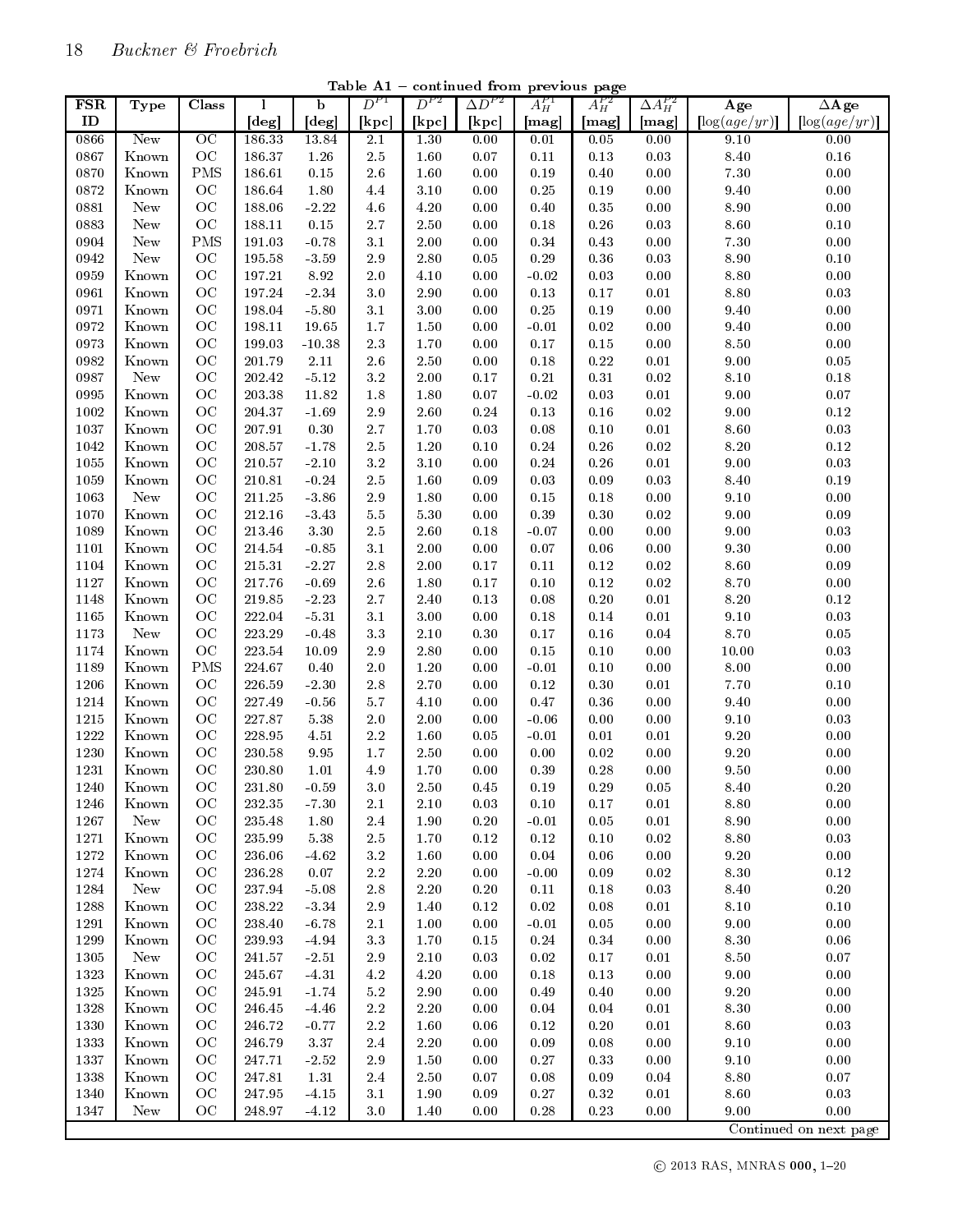Table  $A1$  – continued from previous page

| <b>FSR</b>    | Type                   | Class           | 1          | b        | $D^{P1}$ | $D^{P2}$ | $\Delta D^{P2}$ | $A_H^{P1}$ | $A_H^{P2}$ | $\Delta A^{P2}_H$ | Age            | $\Delta$ Age                   |
|---------------|------------------------|-----------------|------------|----------|----------|----------|-----------------|------------|------------|-------------------|----------------|--------------------------------|
| $\mathbf{ID}$ |                        |                 | [deg]      | [deg]    | [kpc]    | [kpc]    | [kpc]           | [mag]      | [mag]      | [mag]             | $\log(age/yr)$ | $\left[ \log (age/yr) \right]$ |
| 1354          | Known                  | $\overline{OC}$ | 249.83     | 2.97     | $2.2\,$  | 1.60     | 0.03            | $-0.02$    | 0.05       | 0.01              | 8.60           | 0.03                           |
| 1358          | Known                  | OC              | 250.44     | 1.60     | $2.1\,$  | $2.10\,$ | 0.00            | $-0.05$    | 0.01       | $0.00\,$          | $8.60\,$       | $0.00\,$                       |
| 1361          | New                    | OC              | 251.56     | $-5.00$  | $2.8\,$  | $1.80\,$ | $0.15\,$        | 0.18       | 0.23       | 0.00              | $9.00\,$       | $\rm 0.05$                     |
| 1362          | $\operatorname{Known}$ | OC              | 251.60     | 6.65     | 1.9      | 1.70     | $0.00\,$        | 0.01       | $0.05\,$   | 0.00              | $9.00\,$       | $0.00\,$                       |
| 1373          | Known                  | OC              | 254.57     | 6.08     | $1.3\,$  | $2.80\,$ | 0.09            | $-0.01$    | 0.02       | 0.01              | $8.90\,$       | $0.03\,$                       |
| 1375          | Known                  | OC              | 255.61     | 3.98     | $2.3\,$  | $2.30\,$ | $0.00\,$        | $0.15\,$   | 0.09       | 0.00              | $9.10\,$       | $0.00\,$                       |
| 1384          | Known                  | OC              | 257.27     | 4.27     | 2.0      | 2.10     | 0.13            | 0.15       | $0.16\,$   | $0.01\,$          | $9.20\,$       | $\rm 0.03$                     |
| 1386          | Known                  | OC              | 257.99     | $-1.00$  | $5.5\,$  | 5.70     | 0.00            | 0.78       | 0.69       | 0.03              | $8.90\,$       | $0.07\,$                       |
| 1387          | New                    | OC              | 258.12     | $-1.33$  | 4.6      | 4.70     | $0.00\,$        | 0.69       | 0.63       | 0.00              | $8.80\,$       | $0.00\,$                       |
| 1388          | Known                  | OC              | 258.50     | 2.30     | 3.0      | $3.20\,$ | 0.13            | $0.29\,$   | 0.23       | 0.01              | $9.20\,$       | 0.06                           |
| 1392          | Known                  | OC              | 258.87     | $-3.33$  | $6.3\,$  | 2.90     | 0.00            | 0.72       | 0.57       | 0.00              | $9.20\,$       | 0.00                           |
| 1393          | Known                  | OC              | 259.06     | $2.00\,$ | 3.5      | $3.80\,$ | $0.00\,$        | 0.38       | $0.27\,$   | 0.00              | $8.90\,$       | $0.00\,$                       |
| 1399          | New                    | OC              | 259.95     | $2.06\,$ | 2.1      | $2.60\,$ | 0.00            | 0.33       | 0.33       | 0.00              | $9.30\,$       | $0.00\,$                       |
| 1404          | Known                  | OC              | 261.53     | $3.76\,$ | $2.6\,$  | 2.70     | 0.00            | 0.26       | 0.22       | 0.01              | $9.20\,$       | 0.00                           |
| 1415          | New                    | OC              | 263.74     | $-1.81$  | 9.1      | 9.30     | $0.00\,$        | $\rm 0.84$ | 0.78       | $0.01\,$          | $9.10\,$       | $0.07\,$                       |
| 1420          | Known                  | OC              | 264.09     | $-5.51$  | $2.4\,$  | 3.10     | 0.00            | 0.14       | 0.15       | 0.00              | $9.10\,$       | 0.00                           |
| 1424          | New                    | <b>PMS</b>      | 264.19     | 0.18     | 2.8      | $1.10$   | 0.00            | 0.48       | 0.47       | 0.00              | $7.30\,$       | 0.00                           |
| 1430          | New                    | OC              | 264.65     | 0.08     | $7.0\,$  | $7.10\,$ | $0.00\,$        | 1.32       | $1.30\,$   | 0.01              | $8.50\,$       | $0.00\,$                       |
| 1433          | Known                  | <b>PMS</b>      | 264.81     | $-2.91$  | $3.0\,$  | $1.30\,$ | 0.00            | 0.10       | $0.20\,$   | 0.00              | $7.50\,$       | $0.00\,$                       |
| 1436          | New                    | <b>PMS</b>      | 264.91     | $-2.87$  | 3.4      | $2.00\,$ | 0.00            | 0.18       | 0.30       | 0.00              | $7.00\,$       | $0.00\,$                       |
| 1444          | Known                  | OC              | 265.80     | $-5.01$  | 3.4      | 2.40     | $0.00\,$        | 0.17       | 0.12       | 0.00              | $9\!\cdot\!00$ | $0.00\,$                       |
| 1450          | New                    | OC              | 266.94     | $-0.37$  | $5.8\,$  | $5.90\,$ | 0.00            | 1.00       | 0.95       | 0.00              | $8.80\,$       | $0.00\,$                       |
| 1452          | New                    | OC              | 267.60     | $-2.09$  | $3.0\,$  | $2.10\,$ | $0.20\,$        | 0.21       | $0.27\,$   | 0.03              | $8.50\,$       | $0.15\,$                       |
| 1458          | Known                  | OC              | 268.65     | $3.21\,$ | $2.1\,$  | $1.50\,$ | $0.00\,$        | 0.16       | 0.19       | 0.00              | $9.20\,$       | $0.00\,$                       |
| 1460          | New                    | OC              | 269.13     | $-0.19$  | $3.7\,$  | $3.50\,$ | $0.15\,$        | 0.83       | 0.94       | 0.01              | $9.00\,$       | $0.00\,$                       |
| 1472          | Known                  | OC              | 270.76     | $3.22\,$ | $2.4\,$  | $2.50\,$ | $0.00\,$        | 0.37       | 0.37       | 0.00              | $8.90\,$       | $0.00\,$                       |
| 1480          | Known                  | OC              | 272.50     | $2.87\,$ | $2.1\,$  | $2.00\,$ | 0.00            | 0.13       | $0.15\,$   | $0.00\,$          | $9.30\,$       | $0.00\,$                       |
| 1482          | Known                  | OC              | 273.13     | $-0.77$  | $2.3\,$  | $2.20\,$ | $0.07\,$        | 0.20       | $0.27\,$   | 0.01              | $8.10\,$       | $0.07\,$                       |
| 1487          | Known                  | OC              | 273.82     | $-15.89$ | $1.2\,$  | 0.40     | $0.00\,$        | $0.01\,$   | 0.06       | 0.01              | $7.90\,$       | $0.06\,$                       |
| 1502          | Known                  | OC              | 277.11     | $-0.81$  | $2.3\,$  | 1.50     | 0.00            | 0.09       | 0.12       | 0.00              | $9.00\,$       | 0.00                           |
| 1508          | New                    | OC              | 278.51     | $-0.61$  | $2.9\,$  | 2.70     | 0.09            | 0.27       | $0.41\,$   | $0.02\,$          | $7.90\,$       | $0.09\,$                       |
| 1515          | Known                  | OC              | 279.48     | $0.15\,$ | 2.6      | 2.80     | $0.07\,$        | 0.12       | 0.14       | 0.01              | $9.20\,$       | $0.00\,$                       |
| 1520          | New                    | OC              | 280.21     | $0.07\,$ | 2.4      | 1.70     | $0.00\,$        | 0.16       | 0.13       | 0.00              | $9.40\,$       | 0.00                           |
| 1521          | New                    | OC              | 280.44     | $-1.62$  | $5.8\,$  | $5.90\,$ | 0.00            | 0.53       | 0.47       | 0.00              | $9.20\,$       | 0.00                           |
| 1522          | New                    | OC              | 280.71     | $0.12\,$ | $2.4\,$  | $1.80\,$ | $0.00\,$        | $0.26\,$   | 0.25       | 0.00              | $8.80\,$       | $0.00\,$                       |
| 1526          | Known                  | OC              | 282.06     | $-2.40$  | $2.5\,$  | $2.10\,$ | 0.32            | 0.09       | 0.04       | 0.00              | $9\!\cdot\!00$ | $0.03\,$                       |
| 1530          | New                    | OC              | 282.34     | $-1.07$  | 6.5      | 6.60     | $0.00\,$        | 1.00       | $1.30\,$   | 0.00              | $6.80\,$       | $0.00\,$                       |
| 1533          | Known                  | OC              | 283.01     | 0.44     | $2.1\,$  | $2.10\,$ | $0.10\,$        | 0.18       | $0.16\,$   | 0.03              | $8.50\,$       | $0.15\,$                       |
| 1534          | Known                  | OC              | 283.14     | $-1.46$  | 2.7      | 2.30     | 0.26            | 0.10       | 0.25       | 0.02              | $8.30\,$       | $0.04\,$                       |
| 1537          | Known                  | OC              | 283.85     | $-3.69$  | $2.7\,$  | 2.70     | 0.00            | 0.01       | 0.02       | 0.01              | $9.00\,$       | $0.00\,$                       |
| 1540          | Known                  | OC              | $284.62\,$ | $0.04\,$ | 1.9      | $1.70\,$ | $0.15\,$        | $-0.00$    | 0.10       | 0.01              | $8.20\,$       | $0.08\,$                       |
| 1544          | Known                  | OC              | 285.34     | $-8.82$  | 1.4      | $1.30\,$ | $0.06\,$        | $-0.01$    | 0.03       | 0.02              | 8.70           | $0.06\,$                       |
| 1545          | Known                  | OC              | 285.87     | 0.08     | 1.4      | 1.50     | $0.07\,$        | $-0.12$    | $0.01\,$   | 0.01              | $7.50\,$       | $0.07\,$                       |
| 1551          | Known                  | <b>PMS</b>      | 287.40     | $-0.34$  | $1.8\,$  | $1.30\,$ | 0.00            | $0.02\,$   | 0.30       | $0.00\,$          | $7.30\,$       | $0.00\,$                       |
| 1558          | Known                  | OC              | 288.69     | 0.43     | $2.2\,$  | $2.10\,$ | 0.06            | $0.20\,$   | 0.19       | 0.01              | $8.00\,$       | 0.07                           |
| 1559          | Known                  | OC              | 289.16     | 0.31     | $5.6\,$  | $3.30\,$ | $0.00\,$        | $\rm 0.54$ | $0.40\,$   | 0.00              | $9.40\,$       | $0.00\,$                       |
| 1562          | Known                  | OC              | 289.52     | $-0.40$  | $2.3\,$  | $2.20\,$ | $0.10\,$        | $0.20\,$   | $0.25\,$   | 0.00              | $8.60\,$       | $0.00\,$                       |
| 1564          | Known                  | OC              | 289.90     | $-5.57$  | 2.1      | 1.70     | 0.03            | 0.03       | 0.12       | 0.03              | $8.60\,$       | $0.13\,$                       |
| 1565          | Known                  | OC              | 290.19     | $2.88\,$ | $1.9\,$  | 2.00     | 0.00            | $-0.02$    | 0.00       | $0.00\,$          | 9.70           | 0.03                           |
| 1575          | Known                  | $_{\rm OC}$     | 291.21     | $-0.16$  | $2.0\,$  | 1.80     | 0.19            | 0.04       | 0.09       | 0.02              | 7.90           | 0.09                           |
| 1576          | Known                  | <b>PMS</b>      | 291.64     | $-0.51$  | $3.5\,$  | 1.00     | 0.00            | $0.66\,$   | 0.90       | 0.00              | 7.70           | 0.00                           |
| 1582          | New                    | OC              | 292.38     | $-1.82$  | $2.0\,$  | $1.80\,$ | $0.15\,$        | $0.15\,$   | $0.26\,$   | 0.03              | 7.90           | $0.20\,$                       |
| 1586          | New                    | OC              | 292.84     | $-1.20$  | 4.4      | $4.10\,$ | $0.25\,$        | $0.61\,$   | 0.64       | 0.02              | $8.90\,$       | $0.10\,$                       |
| 1587          | Known                  | OC              | 292.92     | $-2.41$  | 1.5      | 2.00     | 0.25            | 0.08       | $0.19\,$   | 0.03              | $8.30\,$       | $0.10\,$                       |
| 1588          | Known                  | OC              | 293.21     | 0.58     | $3.8\,$  | 4.00     | $0.20\,$        | 0.25       | $0.17\,$   | $0.01\,$          | 8.90           | $0.07\,$                       |
| 1589          | Known                  | OC              | 294.11     | $-0.03$  | 1.1      | 1.60     | $0.17\,$        | $-0.10$    | 0.04       | 0.03              | 7.70           | $0.20\,$                       |
| 1590          | Known                  | OC              | 294.38     | 6.18     | $1.8\,$  | 1.70     | 0.03            | $-0.05$    | 0.04       | 0.01              | $9.20\,$       | 0.02                           |
| 1591          | New                    | OC              | 294.52     | $-1.09$  | $5.6\,$  | 5.80     | $0.10\,$        | $0.86\,$   | 0.85       | 0.00              | 8.70           | $0.00\,$                       |
|               |                        |                 |            |          |          |          |                 |            |            |                   |                | Continued on next page         |